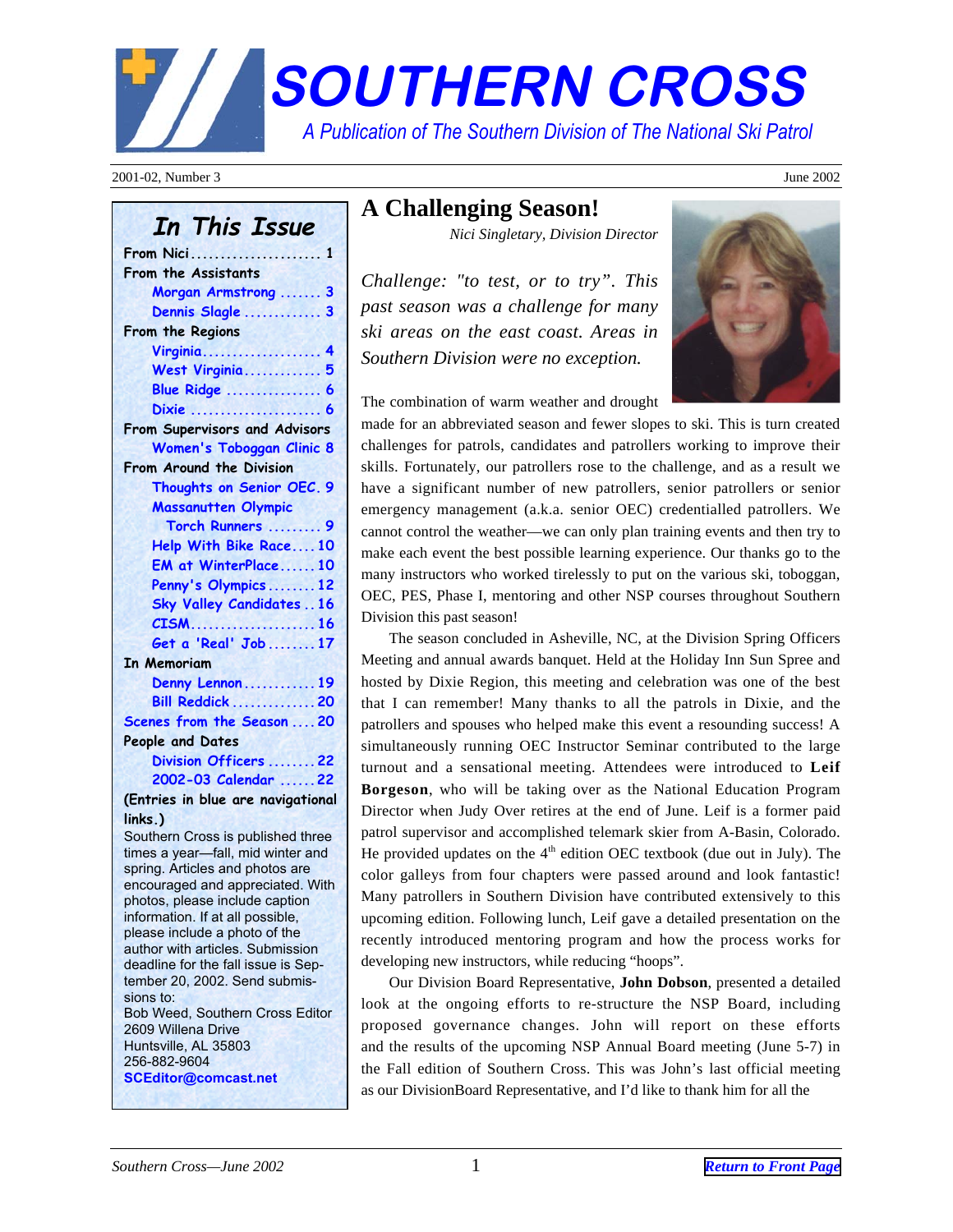time and effort he has spent representing our Division at NSP and reporting back to each of you on the activities of the NSP Board.

Our special guest speaker for the day was past National Chairman **John Clair**. John is the Deputy Commissioner for clinical Emergency Medical Services for NYC, and he treated the audience to a fascinating look at the 9/11/01 World Trade Center disaster and the EMS response. John described how the Incident Command System was used and what lessons were learned. He emphasized that every patrol should learn how to use the Incident Command System and to

incorporate it into mass casualty training exercises at their ski area. There is a new chapter in the upcoming OEC textbook that provides information on this topic.

At the evening awards banquet, we recognized the

thousands of hours of service that all of us have contributed to patrolling through NSP! Service awards for 10 to 35 years of service were presented to patrollers present at the meeting or to their patrol representatives. **Larry Bost** was recognized for his incredible record of service to NSP with a National Appointment. Larry is currently patrol representative for Hawksnest Ski Patrol, Assistant National OEC Program Director, former Division Instructor Development Program Supervisor, and an OEC instructor trainer. Congratulations to Larry! WinterPlace patroller **Jon Dragan**, the Asst. WV Region Director and a Region OEC Instructor Trainer, was also recognized for his contributions to NSP with a Leadership Commendation Appointment. Congratulations, Jon! **Steve Cortelyou** (Ober Gatlinburg) received a Yellow Merit Star for the many hours he has spent working to get the Southern Cross on our Division website and email notification to patrollers. Former Division Director **Charles Benbow** (current Alumni Program Supervisor) received one of the highest awards presented by NSP, the Meritorious Service Award, in recognition of his many years of service to NSP and Southern Division. This year, 3 new awards were presented in the name of former Cataloochee patroller Mary K. Twomey (MKT). **Jon**

**Dragan** was the recipient of the MKT Outstanding Instructor Trainer award. The names of the other recipients of Mary K. Twomey awards are being withheld until they can be presented their awards in person over the summer. Asst. Division OEC Supervisor **Pete Knowland** was named the Outstanding Administrative patroller for Southern Division. **Joe Donadio**, patrol director for Appalachian, received the Division Outstanding Paid Patroller award, and **Susanne Wise** of Hawksnest Ski Patrol received the Division Outstanding Auxiliary award. For the second year in a row, Sky Valley Ski Patrol's **Bob Lang** was

### **Quote of the Day**

*"I long to accomplish a great and noble task, but it is my chief duty to accomplish small tasks as if they were great and noble."*

- Helen Keller

named Outstanding NSP Patrol Representative. Congratulations to all of these exceptional patrollers! **[Go to page 20 to see a selection of photos of award recipients. ed.]**

Another change this year is in the Outstanding Alpine Patrol

awards. Over half of the patrols in NSP have memberships of 40 or less members. It is difficult for these smaller patrols to complete with very large patrols for the annual outstanding patrol award, so NSP now has an outstanding *small* alpine ski patrol award, and an outstanding *large* alpine patrol award. This year, **Sky Valley Ski Patrol** received the Southern Division Outstanding Small Alpine Patrol award, and **Appalachian Ski Patrol** received the Southern Division Outstanding Large Alpine Patrol award. Both of these patrols have gone beyond the call of duty to challenge their members to excel in patrolling skills and in contributions outside of NSP towards safety and promotion of snowsports!

Next year's Division Spring meeting and awards banquet will be hosted by the Virginia Region and is planned for the first weekend in May at the Wyndham hotel in Roanoke. Based on the success of this recent meeting, another OEC Instructor seminar is being planned at the same location. The spring meeting is open to ALL patrollers and their families, and I hope you will join us next May in Roanoke.

Your patrol representatives have been working on their event schedules for 2002-2003. Be sure to look at the **enclosed calendar** and note dates for your refreshers, clinics or evaluations for senior toboggan,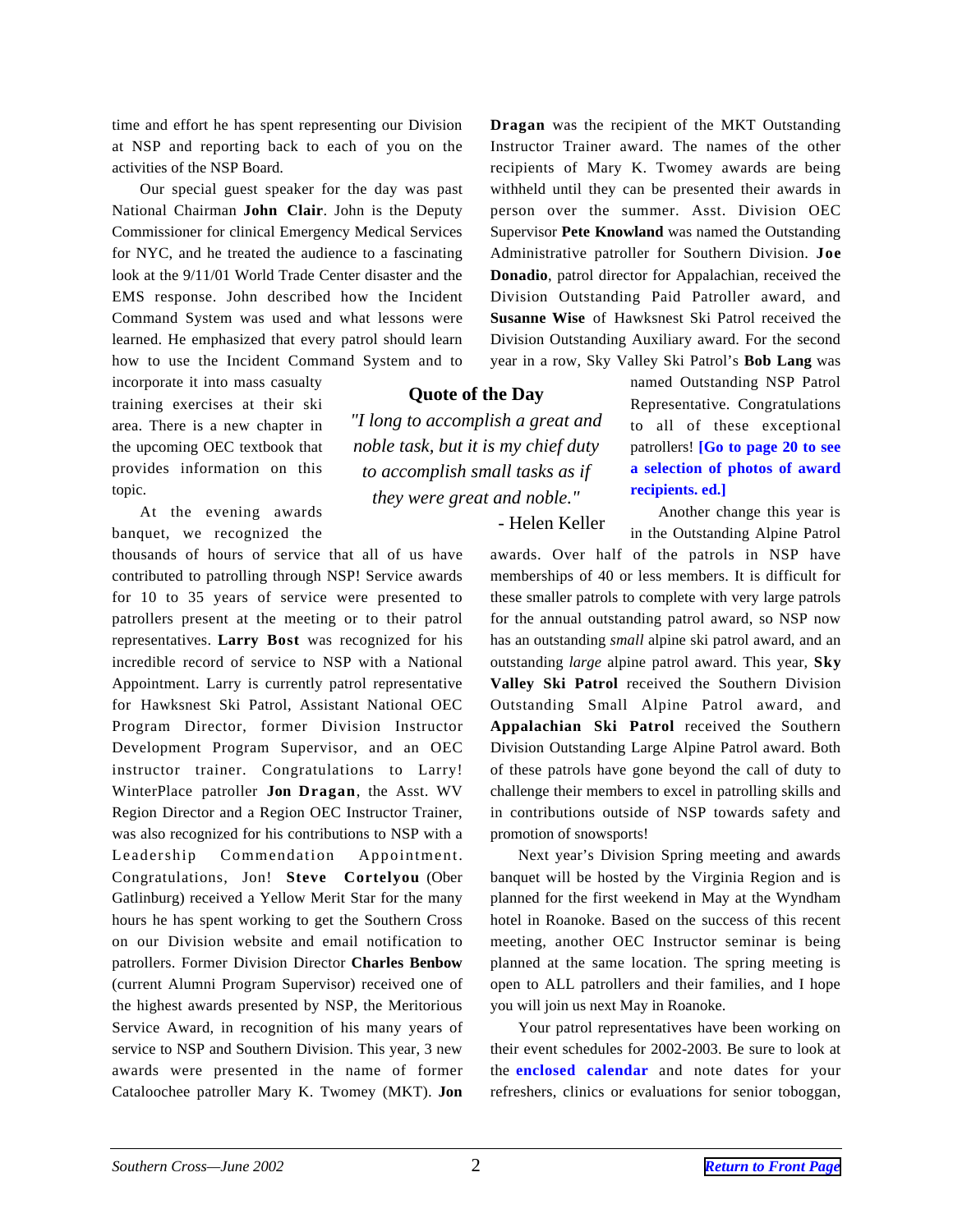<span id="page-2-0"></span>emergency management, certified, student patrollers, and other events so you can plan your patrol days around these events. Some exciting new seminars are also being planned for this coming season, such as a Women's Toboggan Clinic and possibly a Cascade Demo Team Toboggan clinic. Watch for news about these special clinics in the Southern Cross, and at the Southern Division web site, **www.nsp.org/divisions/southern/**. In the meantime, have a great summer.

### **From the Assistants…**

#### **Schedules, Awards, Etc.**

*Morgan Armstrong, First Assistant Division Director*

Line Officers need to obtain final dates for the activities that your patrol,



section and region will be conducting for the ski season of 2002-2003. These dates will need to be filed with the Southern Division at the Fall Officers Meeting in September. Please confirm your dates to avoid conflicts with other patrols, section, region and division events. Everyone is requested to keep the first weekend in February clear for the Student Seminar.

Each patrol is requested to begin making preparations for awards for next ski season at this time by setting up a goal of five division awards for each patrol. This goal will allow the Southern Division to better compete on the national level. Each year we have many awards that are available but are not used. Patrol Representatives are asked to read the awards section of the Officers' Manual to learn what is available. Merit stars and certificates of appreciation really mean a great

deal to our membership. Please get busy at the beginning of the season and with a small amount of planning, the process can be made much less painful and stressful at year's end. This ski season the section chiefs will be supervising, challenging and encouraging each patrol to submit awards nominations. Each patrol should double check the roster to be certain each member due a service award gets the award in a timely fashion. Also be aware that the service time is calculated one full year after the date of matriculation on the member's card. One who joins in September, 2000 will have their matriculation date in January, 2001 if the paperwork arrives on time. January, 2002 will count as one full year of credit. The ten year award should then arrive on schedule and on time at the awards ceremony after January, 2011 and so on.

All officers are reminded to begin announcing the 4th edition OEC book which is due this July. This book will set the standard for many years and will be a great tool for teaching our basic courses. Everyone will find teaching and learning from this new book to be very worthwhile.

#### **All in One Place**

*Dennis Slagle, Second Assistant Division Director* Have you ever wished there were one place you could go to and get information about anything?

There is a lot of information out there on the "www", if you have the time to "surf" or look for it. Patrollers in our Division could be better informed if they had one place with all the answers. My vision is to make that place our Southern Division web site. There is already a lot of information out there, for instance:

- Division Calendars
- Region Calendars
- The Southern Cross
- Form Downloads
- Listings of all the Division Officers and Supervisors
- Links to patrols and areas
- Links to other items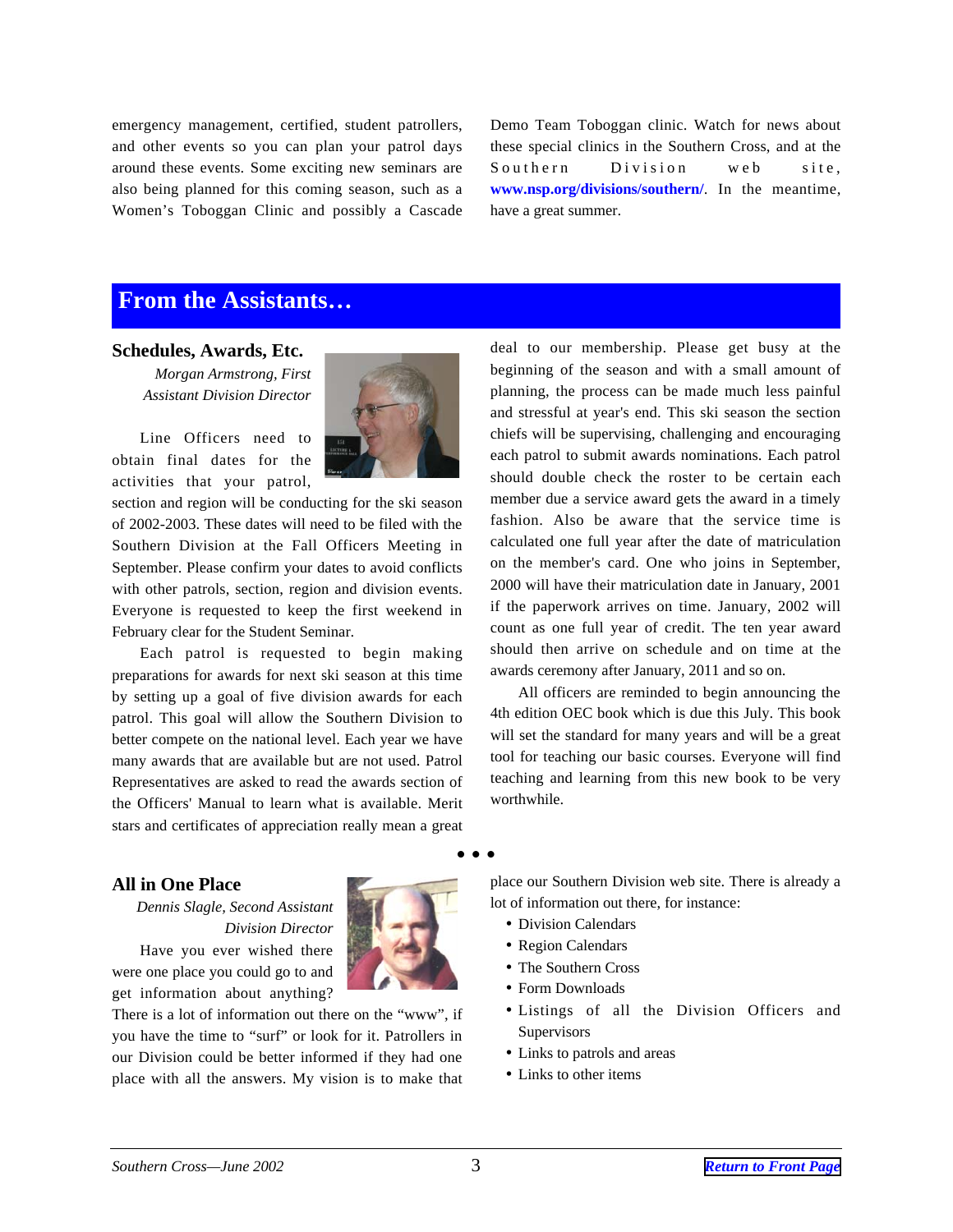<span id="page-3-0"></span>The links to other items include your personal contact information such as address, phone number, and email address. You can access this information and change it to keep it up to date. There is a link to this area. There is also a link to the area where you can get an account number and password to access the information.

Soon we will be putting links to programs (Avalanche, MTR, PES, etc). These links will have all the information about that program, so that if it still does not answer all your questions, there will be contacts listed who will have the information. The pages should include – what the course is about, what you will learn, why you need the information in the course, who are the instructors, dates for courses, and what ever else needs to be included.

But, this is still a very limited amount of information. I think there is still a lot of information missing.

This last part is where the supervisors and I need some help. Is there something you would like to see on the web site? What kinds of information do **you** need that **you** are not getting now? Is there something we should change about the web site?

This web site was built for all the patrollers in Southern Division. Please feel free to contact me on anything that you feel needs to be there. I have a vision to make our web site the focus of Southern Division information. You are the recipients of the information on the site, so let us know what you need!!

### **From the Regions…**

#### **Virginia Region**

*Mike Fisher, Region Director*

 Wintergreen reports that the new tubing park named "The Plunge" was very successful, and even sold out many weekends. A byproduct of the exciting ride was a few more injuries



than they had desired, so the original tubing park will be reopened for the less adventurous crowd. A new trail will be opened from upper Wild Turkey to Cliffhanger so skiers can cross over to the new lift without skiing all the way down Wild Turkey. Wintergreen hosted the

OEC and S&T exams and clinics this season with super results. Many thanks go to all the patrollers and friends who played victims, were examiners, and to those who organized the events. Nearly thirty people made this exam one of the best held in many years.

 Congratulations go to our newest Seniors, Tom Fenn from Bryce, Shaun Cassidy and Rob Armstrong from Wintergreen.

 Many thanks to Don Christian who served as patrol representative at Bryce this past season. Don said he would take the patrol under his wing for another season, until the patrol can find a permanent replacement. The

> Bryce patrol will hold an election this summer for the patrol representative position.

> New this year, at your refresher there will a collection of E-mail addresses from all patrollers. This information will be used to notify you by E-mail when the *Southern Cross* is posted on the Southern Division web site. This will result in significant reductions in Division operating costs. If you do not have E-mail or



Examiners, patients and candidates at the Virginia Region Emergency Management Evaluation at Wintergreen. Too many to name! Anyone able to identify all participants wins a free copy of *Southern Cross*.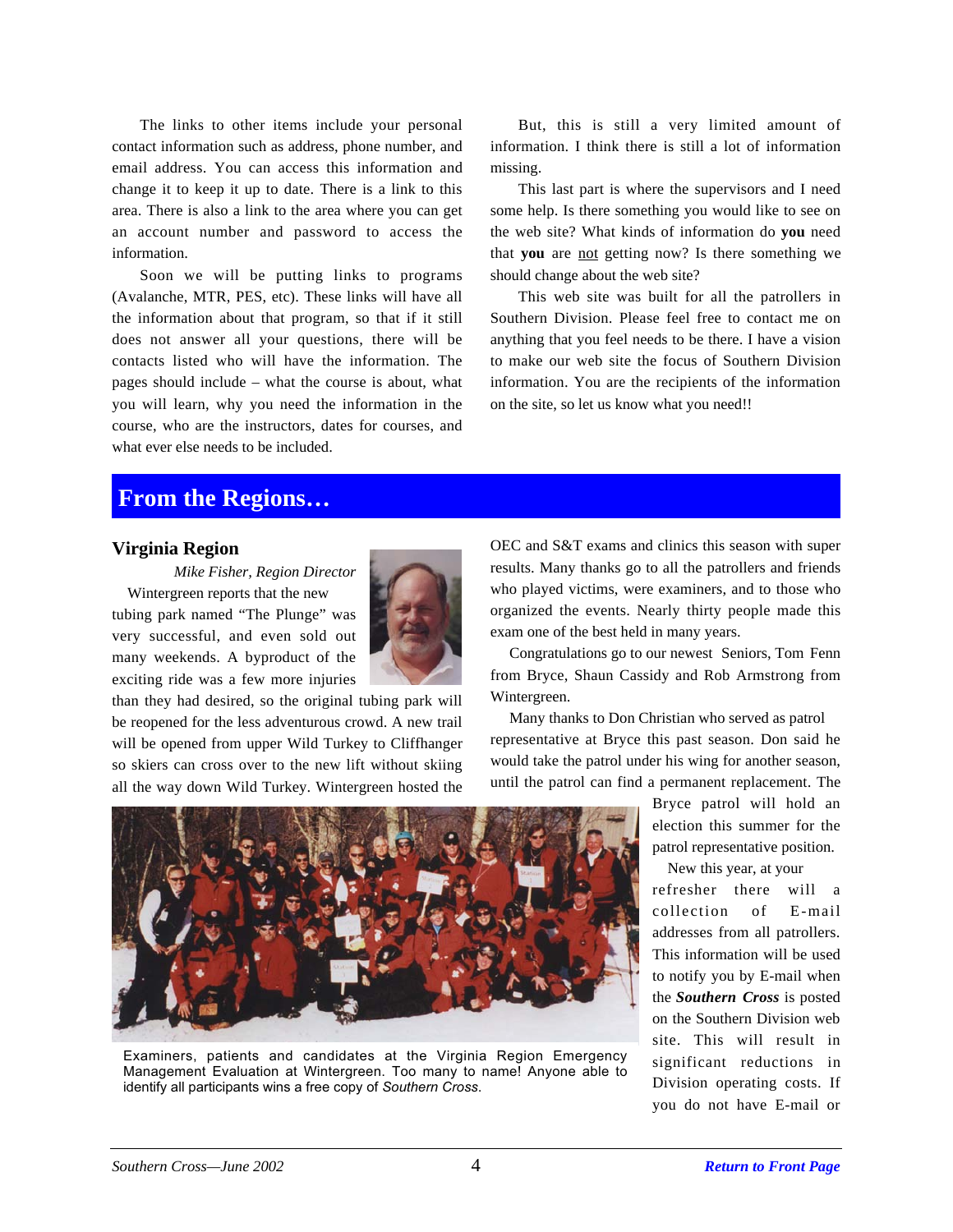<span id="page-4-0"></span>

Don Christian (patrol rep), Mike Fisher (Region Director) and Lacy Williams (Shenandoah Section Chief) at Bryce.

access to the internet, and would prefer to receive a hard copy via postal mail instead, you will have an opportunity to make this request.

 Super, Huge, Atta Girl, congrat-ulations goes out to Robin VanWinkle for becoming the newest Certified patroller in the Division!!! Way to go Robin!!

 The Shenandoah Nordic patrol is very proud of its four patrollers who volunteered at the Olympic Nordic Venue this past winter. They had a great time with plenty of pins and memories to last a lifetime.

 New this year will be the introduction of the Mountain Travel and Rescue I (MTR I) course being held on Heards Mountain, near Wintergreen. The oneday course will be held on January 31, followed by an optional winter campout as a prep for MTR II. Times, dates, location, etc. will be in the fall issue. This should be a good time, with over 900 acres of private land to explore.

#### **Virginia Region Summer/Fall Schedule**

June 22 8am CPR/ AED refresher Lake Monocan- you must pre-register

June 22 12noon Wtgrn Patrol picnic and Annual Patrol Meeting Lake Monican

June 23 Instructor Development Seminar-Wintergreen (Morgan Armstrong)

July 21 Patroller Enrichment Seminar C-ville (Cindy Huffstutter)

July 27 OEC Refresher Planning Wytheville (Judi Kay Monaghan)

Aug 10-11 Hoo Haa Bicycle race Massanutten

Sept 7 Fall Officers Meeting Wythville

Sept 7 Senior Examiners Clinic @ Fall Officers Mtg

Sept 14 Wintergreen OEC course starts (Ted Forbes c/o Tucker)

Sept 28 Wtgrn OEC pre refresher, Sept 29 Wtgrn OTH pre refresher (Tucker)

Oct 4@5 Homestead Pre refresher and Refresher (Bill Smith)

Oct 5 Massanutten Pre Refresher (William Drurey 540- 896-8033/ John Huffstutter)

Oct 19 & 20 Wtgrn Oth, and OEC Refresher (Tucker)



**Upgrade at Wintergreen**. The new \$6M detachable lift gets you and five companions to the top in 3 minutes. The rest of the Division is jealous!

### **West Virginia Region**

*Jan Starr, Region Director*

The season that wasn't is over and onto the spring and summer. We are now getting the precipitation that was so much needed during the winter. All areas in WV made it through the season without having to shut down any. Training was hit and miss, but new patrollers made it out onto the slopes.

A great SR OEC clinic and lunch was held by Timberline. Timberline also has new officers for the upcoming season. Good luck to all of them.

The Emergency Management Evaluation was held at WinterPlace. **(See article on page 10.)** The effort put into this endeavor was shown in the quality of the evaluation. They have now raised the standard!!

There are many events scheduled for the summer at the areas. One of the biggest will be the NORBA Nationals, held at Snowshoe on June 20-23. Come and join us in one of the top mountain biking events in the Eastern/Southern US. Check out the areas' web pages for a summer schedule full of concerts and cookoffs. Grab the family and enjoy your summer!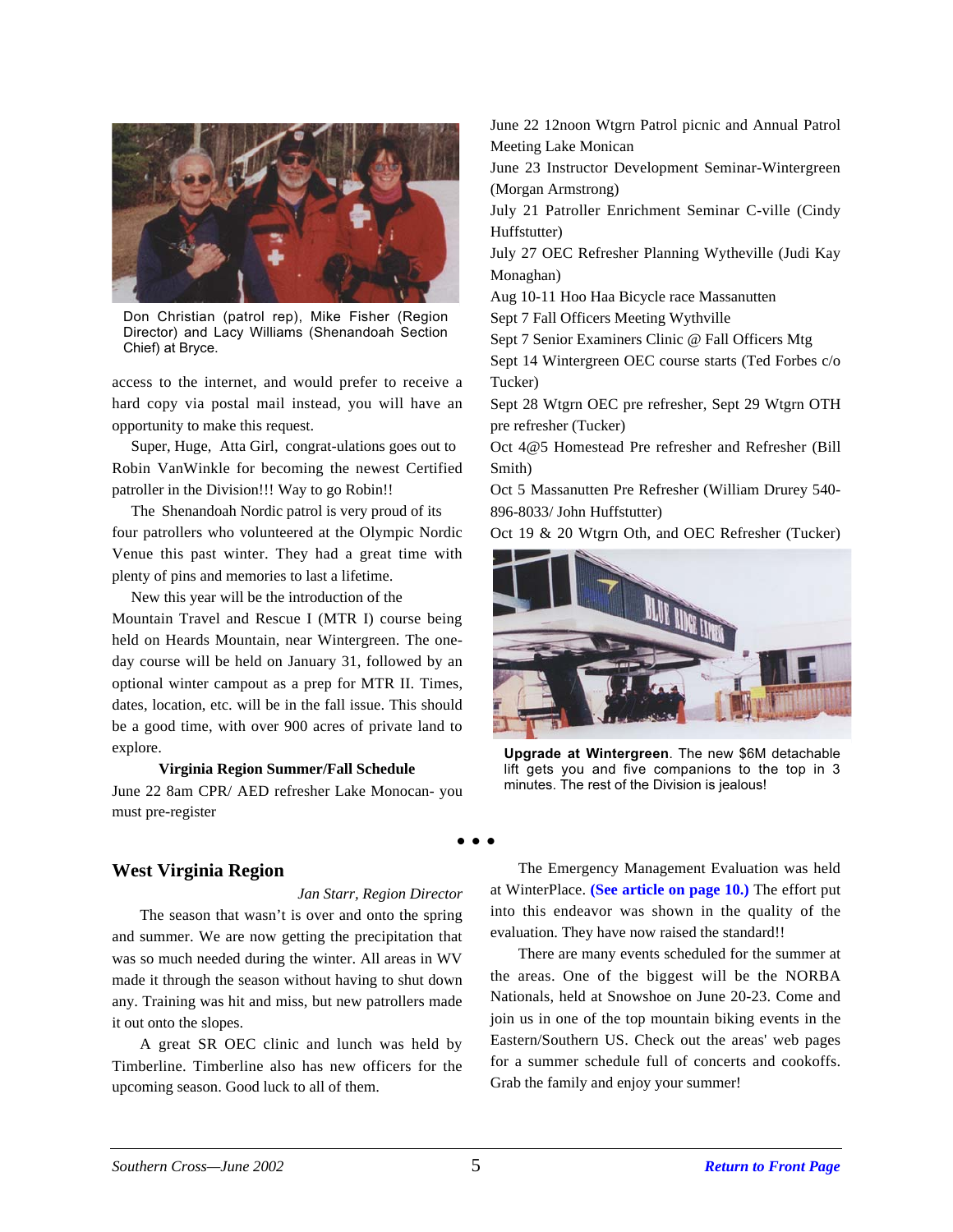#### <span id="page-5-0"></span>**Blue Ridge Region**

*Butch McLean, Region Director*

The areas that opened for skiing in the Blue Ridge Region enjoyed a profitable ski season. Unfortunately Ski Hawksnest did not open for skiing. They became



"Tube Hawksnest". The failure of Hawksnest to open did not catch us by surprise. Larry Bost, patrol representative was aware that this was going to occur and he kept everyone in the loop. He contacted the other patrol reps in the region and in the division in an effort to find a place for the Hawksnest patrollers to patrol. The region patrols were highly supportive of these patrollers. They welcomed the Hawksnest patrollers with open arms and made them feel like family. Larry has met several times with Lenny Cottom the new general manager at Hawksnest and Larry has been assured that Hawksnest will reopen for the 2002 - 2003 ski season as a ski area.

This season Appalachian Ski Mountain, Ski Beech and Sugar Mountain exhibited the type of camaraderie that makes the Blue Ridge Region truly unique. We have always visited freely with each other, trained together and tested together and this season was just another example of how close we are. All areas in the region had members of the Hawksnest Patrol patrolling.

The reports from the patrol representatives and the Hawksnest patrollers were similar. Other than learning new opening and closing procedures the assimilation appeared to be smooth.

The senior program appears to have returned to the prominence it once held. Several patrollers completed their course work and the ski and toboggan evaluation. There appears to be renewed interest in the program and the patrol reps should be commended for their effort to increase the number of candidates.

We continued to hold regional basic evaluations. The chief examiner Rick Laws led these evaluations. Rick did an outstanding job organizing the evaluations and each area had a basic evaluation.



Senior Clinic at Ski Beech. L to R: Andy Moody, notsure-who, Toni Cheek, Butch McLean, Dan Cheek, Howard Tilley, Richard Sanders and Mike Harris.

#### **Dixie Region**

*Neil Booth, Region Director*

We had a challenging season but we came through in our normal stride, on top! Even though we had constant weather



challenges, we did not let it disrupt our many days of skiing in the South, nor our educational and training needs. We all ended the season as better members. Larry Erb, Senior Coordinator and Phil Critcher, Chief Examiner had to perform talented juggling acts by moving clinics and exams around to different areas for snow and terrain purposes. None of this would have been possible without the support and flexibility of our

Ski Area Managers and Patrols. Dixie did great and everyone in Dixie is to be congratulated.

We just completed the largest gathering of Southern Division Members for the Annual Spring Officers Meeting and Awards Banquet. The Dixie Region was the host for the event. We had tremendous help in putting on this event from Carrie Keller, Shelley Booth, Dave Kattermann, Jamie Piercy and Lee Wilkinson. We had strong financial support from Dave Kattermann, Richard Boyer, Cataloochee, Ober Gatlinburg, Sky Valley, and Wolf Laurel Ski Patrols. We also had custom made bottle stoppers made by Gordon Pettit's wife, which were given to key visitors and staff members. These people were the reason for the very successful event and to them I offer my most sincere thanks.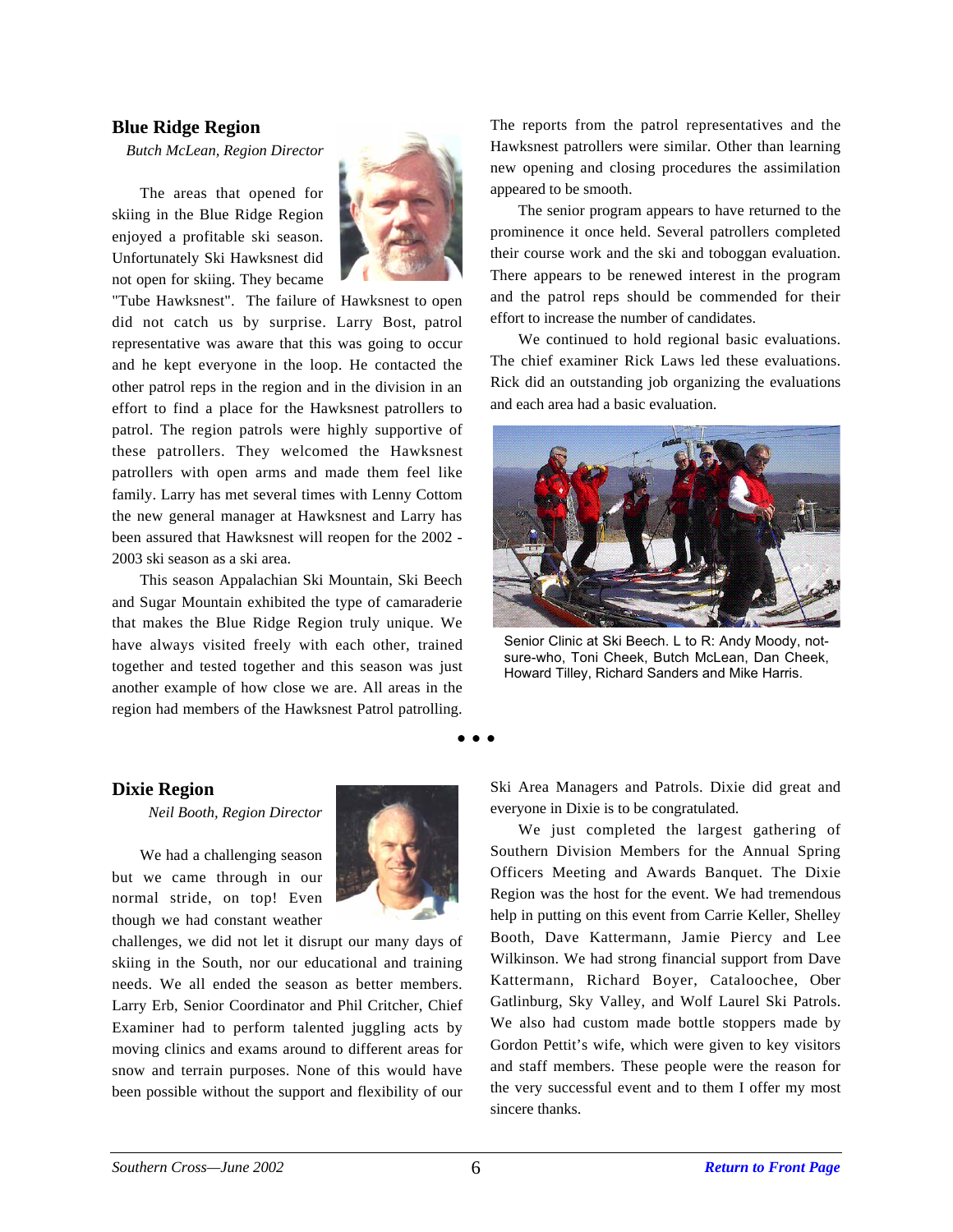We had a lot of success this year. Let me begin by recognizing **Bob Lang, Outstanding Patrol Representative for the Southern Division**. Bob has done an excellent job in integrating the Scaly Mountain Patrol into the ranks of Sky Valley, through the unfortunate closure of Scaly Mountain Ski Area. Bob has done an outstanding job of leading his patrol to much higher standards and accomplishments. No big surprise either, that **Sky Valley was awarded the Southern Divisions Outstanding Small Patrol of the Year.** Bob set the direction, but it was membership that took advantage of everything the system offers. They excelled in everything they participated in, both on and off the hill. We extend a tremendous amount of congratulations to Bob Lang and the Sky Valley Patrol for their accomplishments. Very well done Sky Valley!

Members of Dixie, that also excelled, were recognized for their contributions:

- **Southern Division Outstanding Administrative Patroller was awarded to Pete Knowland**. Pete has been extremely instrumental in enhancing the quality of OEC courses, refreshers, clinics and exams. Membership and Leadership in Dixie are the direct recipients of his outstanding talents. Those that come into direct contact with Pete know and realize this.
- **Southern Division Outstanding Student Patroller was awarded to Matthew Lovelace**. Matt is an active member of Wolf Laurel and was recognized for his talents when he stopped during a high school cross country meet to help an injured runner, thereby taking himself out of contention by helping someone in need. Matt is an outstanding young adult.
- Service Awards were given out as follows:
	- o 35 years to **Randy Avery**-Cataloochee; **Bob Palik**-Cloudmont
	- o 25 years to **Steve Waldrep**-Wolf Laurel; **Linda Pace**-Smoky Mtn Nordic; **Ben Tholkes**-Sapphire
	- o 20 years to **Ian Nesbitt** and **Mike Boggs-**Sky Valley; **Dave Quidort**-Wolf Laurel; **Dave Bjornstad**-Gatlinburg
	- o We also had seven 5 year awards and eleven 10 year awards
- **Senior Certificates** were awarded to the following people who have increased their education, knowledge and skills to a much higher level:
	- o **Richard Boyer, David Hall and Steve Wall-**Cataloochee
	- o **Kevin Semans** Ober Gatlinburg
	- o **Bob Brewster** Wolf Laurel
- Angel Pins were given to some very special spouses of Dixie members. These are people that have endured many long hours of sacrifice as their spouse spends time away from home and family, to support the system. These Angel's are very special people and I am deeply appreciative to each one of them.
	- o **Lori Piercy, Cheryl Critcher and Kay Erb** Wolf Laurel
	- o There are more to be personally presented to other outstanding Angels within the Region and will be recognized after presentations.
- **Certificates of Appreciation** were given out to the following members within the Region for their superior contributions:
	- o **Dave Parker-**Cataloochee for his continued support to the Southern Division in his leadership role as PSIA Supervisor; as a Region S&T Examiner and Toboggan Instructor; for his time and financial commitment to the Cataloochee Ski Patrol.
	- o **Carrie Keller-**Cataloochee for serving as the On-site Meeting Coordinator for the Southern Divisions Spring Officers Meeting in Asheville, NC. About 150 members for meetings and 134 attendees for the Annual Awards Banquet attended this meeting. Yes, the biggest meeting in the Southern Division to date.
	- o **Lee Wilkinson-**Wolf Laurel for serving as the Registration Coordinator and Financial liaison for the Southern Divisions Spring Officers Meeting.
	- o **Ann Christenson-**Cataloochee for her active participation in the Region as an OEC Instructor; performing as IOR on several challenge courses in the Region; personalized trainer for Senior Candidates; but most importantly, for her years of dedicated service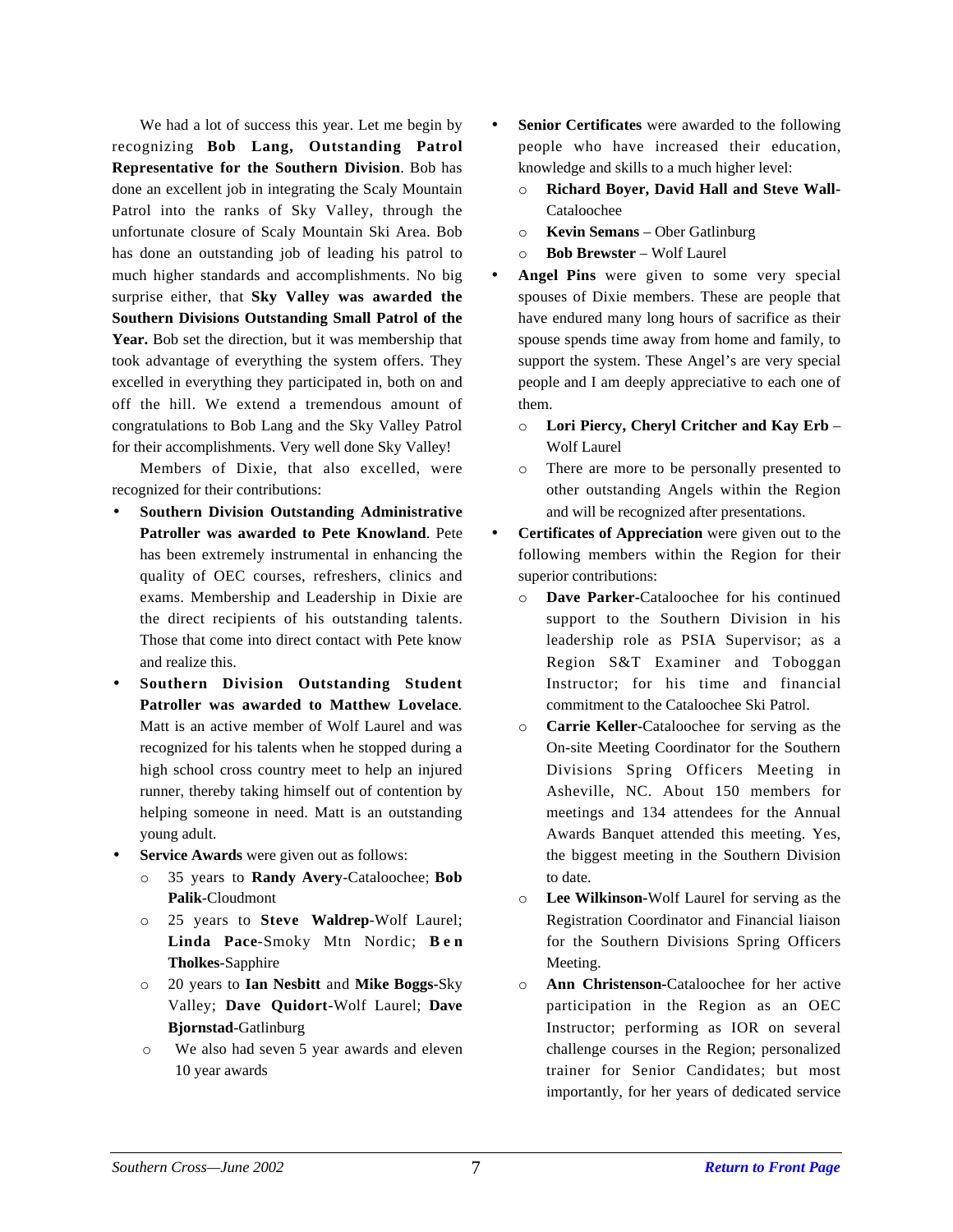to Cataloochee as the Patrol Registrar and Treasurer.

o **David Hall-**Cataloochee for his support to Dixie Region as an S&T Examiner; for his dedication as a Patrol and Section Training Officer; and for the countless hours and financial commitment he gives to the Cataloochee Ski Patrol towards improvements in patrol facilities and building projects.

We had a special testimony given at the recent Spring Meeting by **Chris Brecher from Sky Valley**, a current Senior Candidate. Chris lacks one elective before completing the Senior educational process for advancement. Perhaps his most important comments began with "someone asked me to get involved in the Senior process". Chris has been a patroller for over 10 years and has not really challenged his skills beyond annual refreshers and on the hill activities since becoming a Basic. His comments were very positive about the Senior Program and he strongly recommends that "you" get involved and challenge yourself.

This leads into further recognition of Dixie Staff members, for their endless support of the Senior educational process. It all began with **Larry Erb,** Senior Coordinator who took on the supervisory challenge this year. Larry put together a great program, which is probably the largest Senior endeavor ever put on by this Region. At one point, we had 23 people enrolled in the process. Most members progressed through one or more of the educational requirements. Some of the participants were enrolled to obtain their Senior OEC skills section only, thus enabling them to become better OEC Instructors. As you have read, five

members completed the entire educational process. More will complete the educational process next year. Without the support of Larry Erb and the many clinic and exam leaders, plus eager candidates, the program would not have been the success it was. **Pete Knowland, Region OEC Supervisor and Dave Kattermann, Smoky Mountain Section Chief** are two additional key people in this process. They, along with Larry, attended pre-clinic sessions, all clinics and all exams. My thanks to all who participated and supported this year's Senior program.

There are so many people in the Region that make everything possible, however, I cannot mention everyone. Membership should simply realize that our OEC, PSIA, Toboggan, PES, Instructor Development and Avalanche Instructors are key to the delivery of educational programs to you. Make sure you thank them whenever you can. They are there to give the extra efforts and attention to you. I personally thank each and every one of them for their outstanding volunteer efforts and service. I also appreciate and commend all members in the Region for their continued outstanding service and dedication to their respective Ski Areas, Patrol Management and Area Management. You are the core of everything!

Now it is time to relax and kick back with other areas of obsession we all seem to gravitate to. Enjoy the summer and I look forward to seeing everyone next ski season. My heartfelt thanks to everyone in Dixie for all the fine efforts you provide to the skiing public and ski area management.

### **From Supervisors and Advisors…**

### **Toboggan Clinic For Women**

*Tim Asbury, Alpine Ski and Toboggan Advisor* A Women's Toboggan Enhancement Seminar and Skier Enhancement Seminar has been

tentatively scheduled for January  $11<sup>th</sup>$  and  $12<sup>th</sup>$  either at Massanutten or Wintergreen. This clinic will focus on the skills and techniques helpful to better run a sled. Some of the topics covered are finessing the toboggan vs. brute strength and tips for vertically challenged people. The head instructor, Deb Daniels, developed this program in the Eastern Division and it has been well received. It has also been offered at Powderfall and from the comments at the Spring officers meeting the course was great!

This clinic is taught by women and is for women only. The level three PSIA instructor has also done women's only focus clinics. If you need senior electives or just want to tune up your ski and sled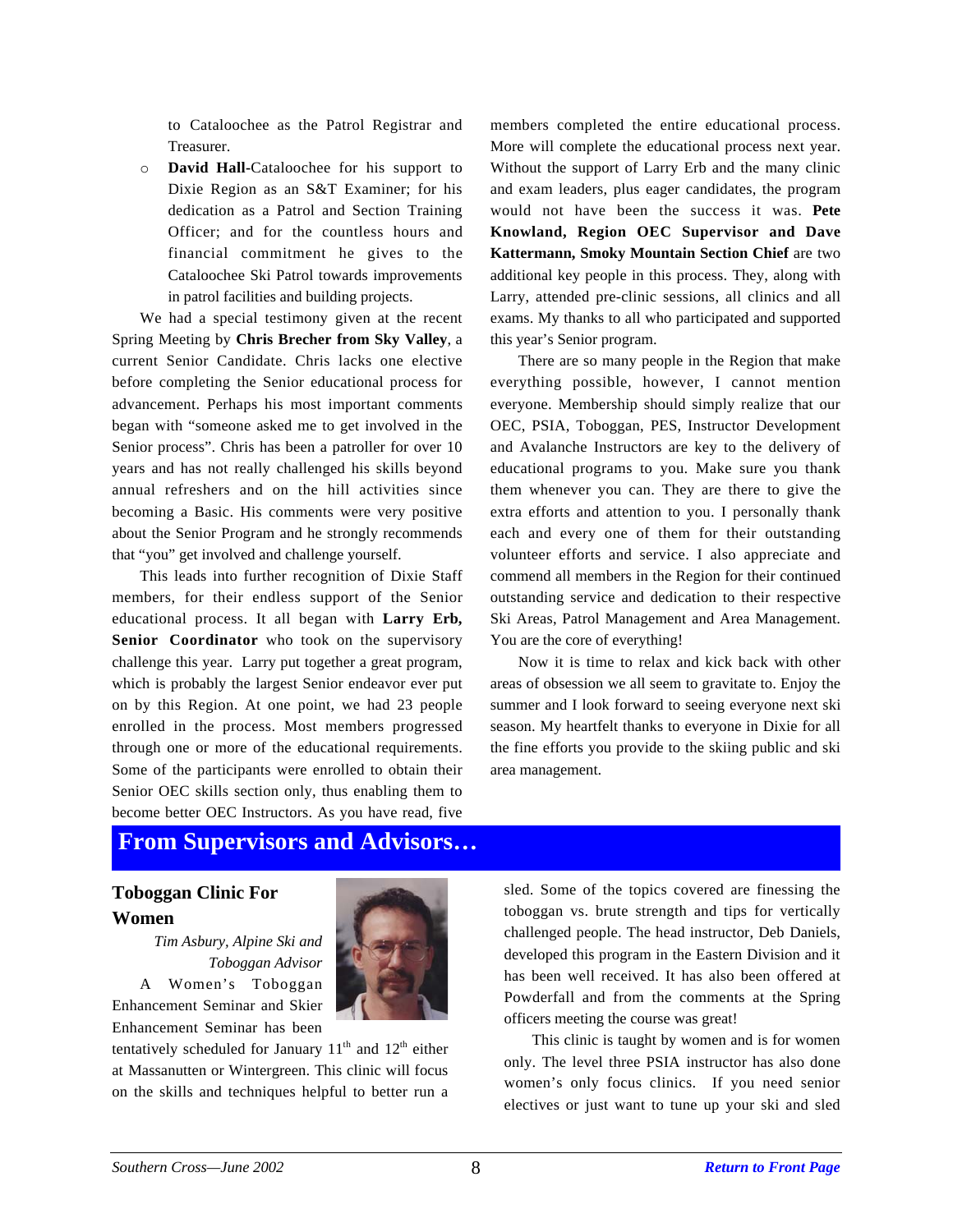skills, this is a great way to knock out both in a weekend. The cost for this clinic is \$75.00. Contact Tim Asbury (**sasbury@brinet.com**) to register for the course.

### **From Around The Division…**

#### **Some Thoughts on Senior OEC**

*Chris Brecher, Sky Valley Ski Patrol [This end-of-season E-mail was sent by Chris to his fellow patrollers at Sky Valley. It is being shared here with everyone in the Division because the sentiments transcend patrol boundaries. Also, please note that the term "Senior OEC" is now "Emergency Management". See box on page 11. Ed.]*

Well, we're rapidly concluding our ski season. I wanted to let everyone know that both Celeste and I passed our Senior OEC Evaluation last weekend at Cataloochee. It wasn't easy, but it was a terrific learning experience. Special thanks to both Michael Bernstein and Dean Melton for being our "victims" during the process.

Next weekend we will have both Chris Polhemus and David Castaldini at Cataloochee taking their Evaluation. Wish them luck, and help them if they ask you to be their victim.

I want to encourage all of you to take the Senior OEC course next season. I took my "WEC" course 12 years ago. Since I don't work in the healthcare field, my OEC skills had become rusty. The Senior OEC program is a great way to update your OEC skills, while thinking about managing an accident in a whole new dimension.

The Senior OEC program teaches you to think about managing patient priorities, equipment, human resources (both patrollers and bystanders), and ski area management. The program opened my eyes to another level of managing an accident. (For example, have you ever thought about using the slope to "elevate" a patient's legs when they're going into shock?)

No kidding, the Senior program is fabulous. I don't want to hear that you're too busy. I work 60-80 hours per week and travel away from home 4 days every week (and I have 2 young kids). It doesn't take but 4-5 additional days of your time, and the experience and knowledge you'll gain will reinforce one of the primary reasons you became a patroller—improving the experience of skiing, while learning new skills that could save someone's life.

I encourage to make the commitment now. Sign up for the senior program. I guarantee you won't regret it. Your minimal commitment of time will teach you skills you've likely never thought about. Skills that will make you a more confident patroller.

### **Massanutten Champions Olympic Spirit**

*John Huffstutter, Massanutten Patrol Representative*

One of Massanutten Ski Patrol's finest, Senior patroller

Mark Andrews, was given the great honor of running the Olympic Flame in the Salt Lake 2002 Olympic Torch Relay. Another member of the Massanutten family, Lindsay O'Bannon, earned the honor of being one of Mark's support runners for the 0.2 mile along the Falls Church segment of the torch's 65-day, 13,500

mile trip from Atlanta to Salt Lake City. Mark and Lindsay advanced the flame on its journey into the nation's capital on December 21, 2001, one of its visits to 125 cities in 46 states en route to the Winter Olympic Games, which began on February 8, 2002.

Mark was one of only 11,500 people chosen to carry the torch. Mark, the associate director of Madison House (the University of Virginia's student volunteer center), is also the founder and director of Massanutten Adaptive Snow Sports, where he uses specialized equipment like monoskis and sit-skis to enable the physically and men-tally challenged to ski alongside their friends and family members. Mark has coached athletes who have competed in the Special Olympics,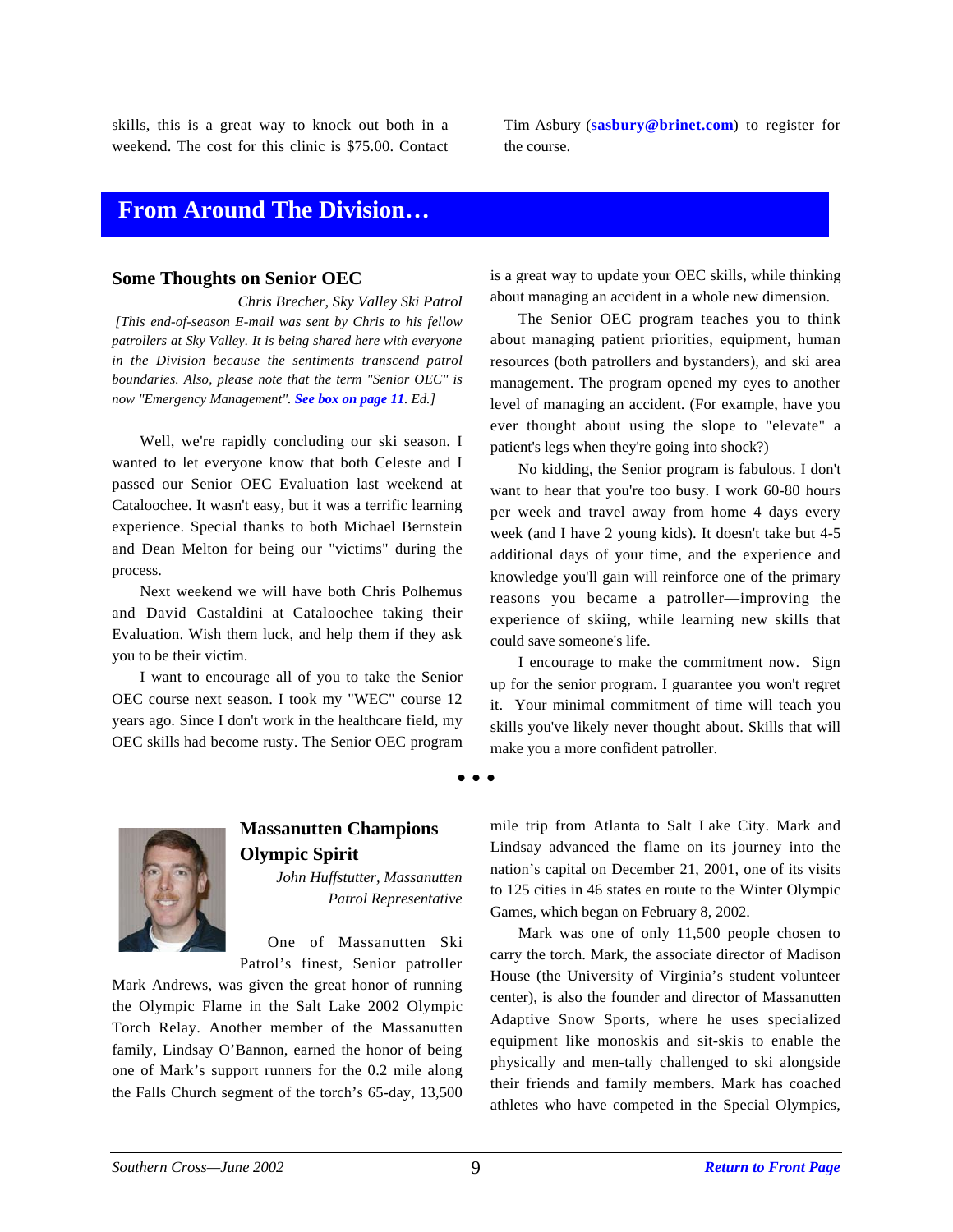the Cerebral Palsy Games and the Virginia



of Blind Athletes at the national championship level. He has been a patroller since 1984, and is also a

member of the Professional Ski Instructors of America. Mark's dedicated efforts and advocacy over the last two

### **A Chance to Use Your Skills in the Off-Season**

*Ken Collins (Sky Valley Ski Patrol and Union City Fire Chief)*

The City of Union City, Georgia will be holding the "Union City, Hank Aaron BMW Bicycle Classic" on June 22 & 23, 2002. On Saturday June 22 we will be holding Circuit and Time Trial races; on Sunday June 23 we will be holding the Road Race. Additionally there are planned events for families and spectators; decades have inspired hundreds of challenged athletes, and earned him a listing in "Who's Who in Rehabilitation", and a heartfelt nomination to run the Olympic Flame by Pat Welk, a paraplegic and one of Mark's monoski students.

Lindsay O'Bannon is the daughter of Massanutten patrollers Lisa and Bernie O'Bannon. Lindsay is an outstanding athlete, and with Mark and her parents shares a passion for excellence and community service. "I'm glad I got to share my Torch Relay experience with Lindsay and her family," Mark said. "It made it just that much more special." The photographs of Mark and Lindsay clearly show their pride, enthusiasm, and spirit. They both say it is an honor they will never forget.

vendor carts. A bike rodeo for kids and a concert Saturday night are also planned.

In addition to the fire department's EMTs and Paramedics, we will be using the support of local ambulance services and EMS personnel from the Sheriff's Reserve. However, we are also asking ski patrollers to assist at the event locations and on the race courses. If anyone is interested or if you should have any further questions, please contact me at (770) 306- 6860 or **kcollins@unioncityga.org**. Thanks!

**• • •**

**• • •**

#### **Emergency Management at WinterPlace**

*Mike Kelley, WinterPlace Patrol*

With wonderful March weather arriving right on queue—a mix of snow and rain—the WinterPlace patrol rose to the occasion of hosting the West Virginia Region's Emergency Management Evaluation on March  $2<sup>nd</sup>$ . Under the leadership of patroller Jon Dragan it proved to be a major success.

Scenarios for the Emergency Management Evaluation were modified to use specific locations around the mountain. This was done to keep the entire day's events located in a compact area while preventing

candidates from observing concurrent scenarios and gaining unfair insight when they rotated to the next scenario. Keeping the scenarios in close proximity to each other and only needing to use a short lift allowed the evaluation to progress in a smooth and timely manner. Family Radio System (FRS) radios provided private channels for each scenario eliminating communication overlap with mountain operations. The radios allowed each scenario team to "dispatch" equipment and additional patrollers to the accident. Candidates were dispatched from top locations to scenarios making the approach to the accident scene more realistic.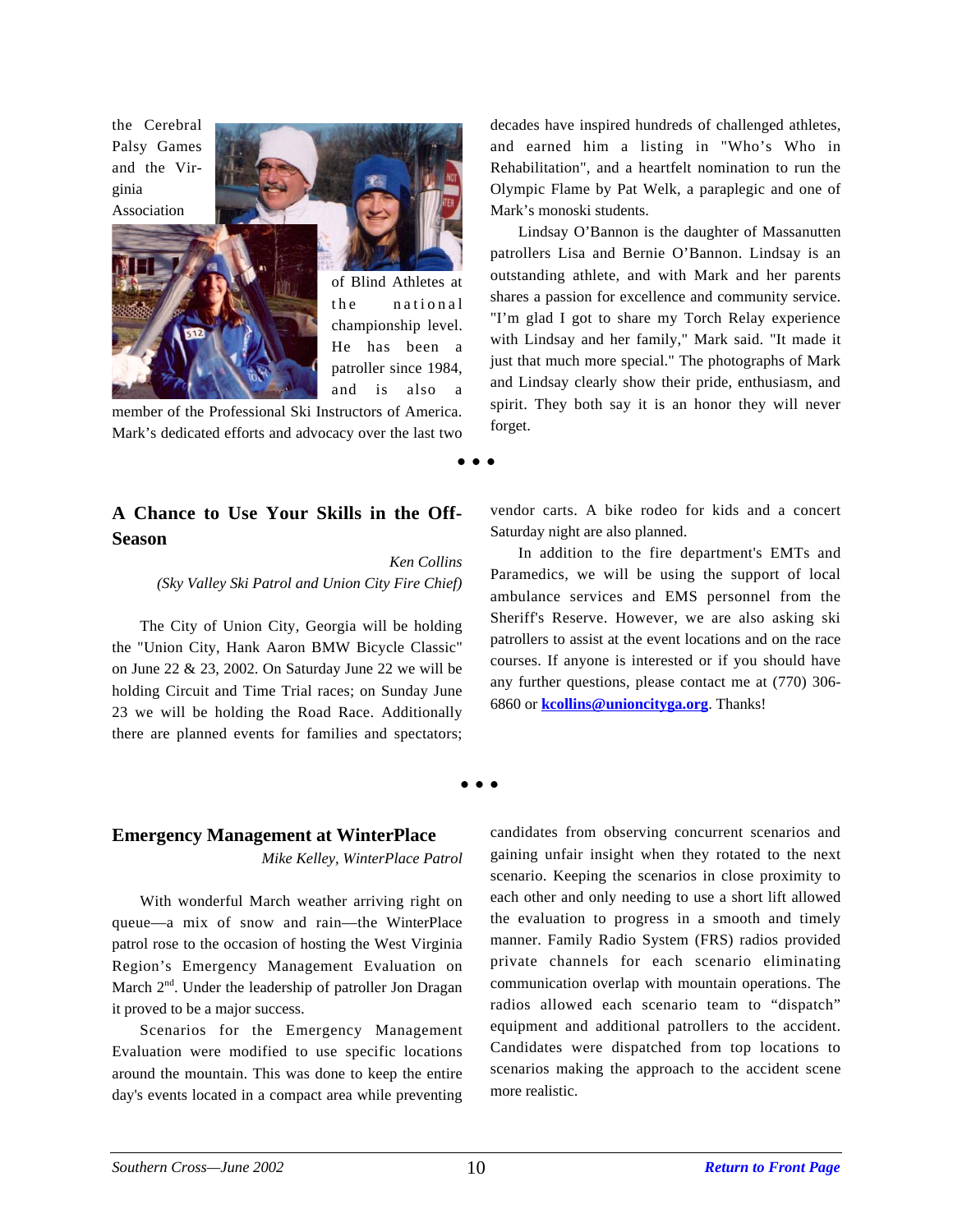

Candidate Kirk Tilley renders aid to collision victim Philip Rash.

Candidates no longer needed to pretend to call dispatch; they had to utilize the radio to accurately call for all necessary equipment and additional patrollers.

The victims and bystanders used in each scenario were coached and allowed to practice for several days prior to the evaluation, allowing for very realistic interaction between candidates and patients. The acting was amazing, especially for the pediatric patients. Everyone involved as a patient knew the signs and symptoms without being prompted. The realism was further enhanced by the wonderful moulage of Michael Martin and Joan Mitchell. The moulage team spent several hours getting the cast ready for their scene.

As each scenario concluded equipment was repositioned for the next set, allowing minimal impact to normal mountain operations.

Southern Division Director Nici Singletary commented that Winterplace "raised the bar for future evaluations." The Emergency Management Evaluation at WinterPlace was a big success and the patrol is looking forward to the opportunity to host another.

Jon credits the success of the Emergency Management Evaluation to a "team" effort and to that end many thanks go to the following patrollers and personnel. **Evaluators**: Bud Frantz, Jorge McMurray, Jan Starr, Bob Bodamer, Greg Rash, John Mitchell, Tom Wagner. **Characters (patients):** Joy Marr, Corvin Tonelli, Trudi Rash, Sarah Rash, Philip Rash, Shane Dragan, Charlie Pino, Brian Hagar, Greg Gill, Conrad Cooper. **Moulage:** Joan Mitchell, Michael Martin. **Special Effects:** Mike Curtis. **Radios:** Tom Dragan. **Equipment Movement:** Mark Rodes. **Extras:** Kristen Dragan, Jane Cox, David Creager. **Video:** Shad Knupp, Chris Banks, Tom Creed. **Photos:** Mike Kelley. **Behind the Scenes:** Melanie Dragan, Katie Miller, Ben Curnett, Deana Watson, Walt Watson, Dennis Kinsella.

Congratulations to Jon Dragan, who was awarded a Leadership Commendation Appointment and the Mary K. Tomey Divisional OEC IT award at the spring officers meeting. Greg Rash was awarded a certificate of appreciation for his role in the Emergency Management Evaluation. Lastly, Tom Wagner has been named the new patrol representative for Winterplace, and is looking forward to playing an active part in the divisional meetings.



Ann Graves assesses burn victim Brian Hagar.

#### **What's in a Name?**

Keeping up with NSP terminology can sometimes be confusing and frustrating since many of the changes appear to be arbitrary. However, the decision to replace "Senior OEC" with "Emergency Management" is by no means arbitrary. Use of the term "Senior OEC" implies that the OEC program produces some patrollers who are trained at a bare-bones basic level and others who are trained at a premium senior level. This is simply not the case, and for legal reasons it is important to avoid any implication of a two-tier program. The Emergency Management program does not introduce any new knowledge of first aid or emergency care. What it teaches are concepts of leadership and scene management that are not covered in OEC. It may be OK to continue to refer to your patrol rep as your patrol leader, but please purge the phrase "Senior OEC" from your vocabulary. –Ed.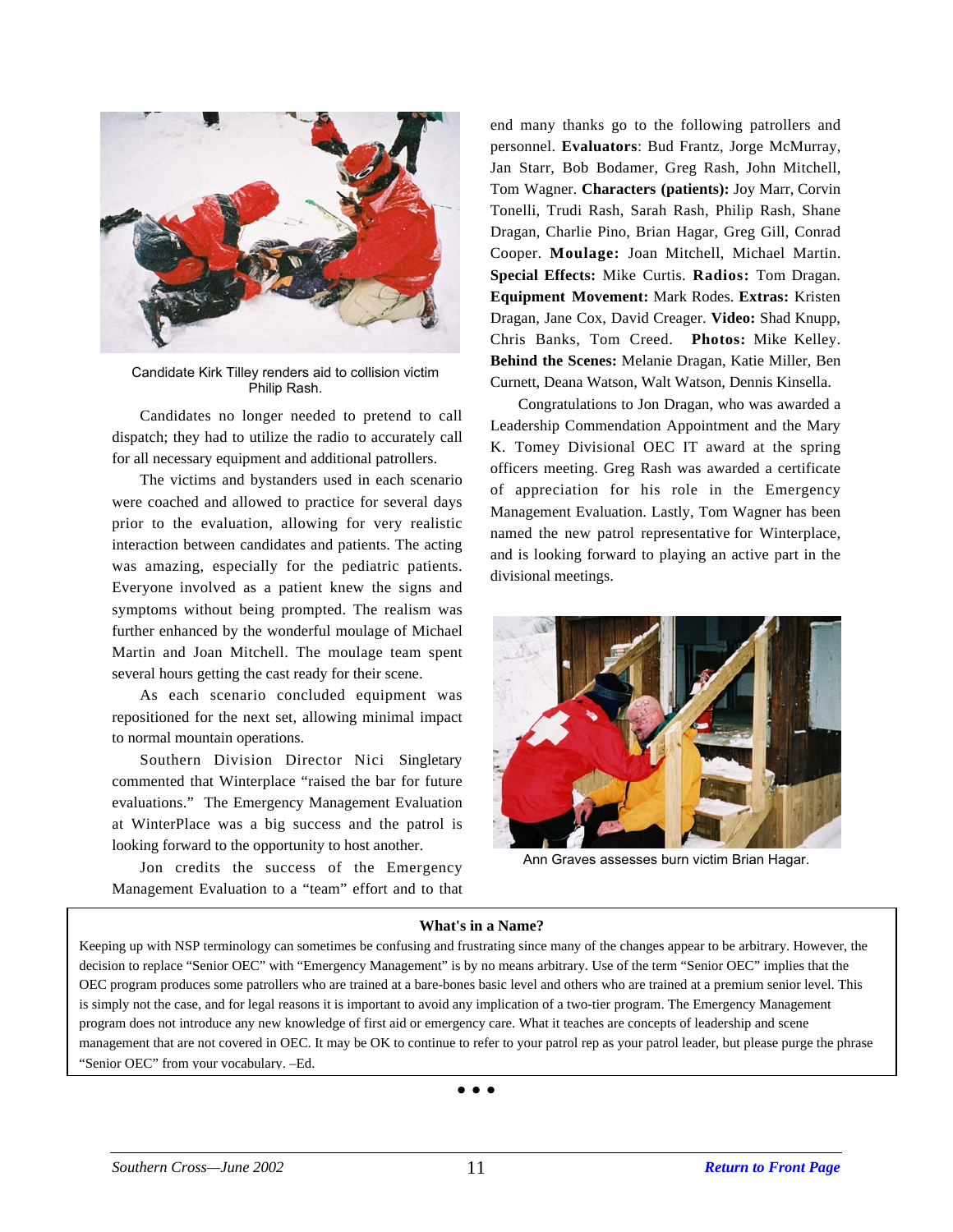

## **Two Patrollers and A Truck Our Great Olympic Adventure**

*From the Journal of Penny Dimler, Shenandoah Nordic Patrol*

After several years of submitting proper application forms and personal identification for background checks, meeting every deadline, locating the

person who decided on patrol membership and being accepted, then a season of on-the-job training at the World Cup Biathlon, the 2002 Winter Olympics were ready to start and, as members of the Soldier Hollow Nordic Olympic Patrol, we were rarin' to go. Because of the size of the patrol, we were not scheduled until the second half of the Olympics, thus, we and others in our shift had to slide into the middle of a well-functioning operation without causing any blips.

From my recliner in Virginia, I watched (and slept through some of) the opening ceremonies on Friday night and saw my new patrol mates in action (standing trailside) on Saturday afternoon. I then flew to Colorado where I met Lew and the truck and spent a few days to acclimate to altitude and skiing. Driving to Utah presented us with a great Utah welcome (eagles of the bald and golden variety), large Olympic welcome signs at the border, dinosaurs in Vernal and slipping into our home for the next five weeks, Heber City, without driving through Salt Lake City.

(At the same time Tom Byron, Shenandoah Nordic and Massanutten, was working his way west to join us. Evan Krichevsky, Shenandoah Nordic and Blue Knob, had been in Utah since Groundhog day. He had more training to complete and was working a course at Snow Basin, site of the downhills. Evan, my husband Lew and I stayed on at our venues to work the Paralympics. Evan and I were both fortunate to have employers who allowed us to work on days off. Evan worked from the SLC office of UNISYS, his company, and I telecommuted from my apartment to my office, Tetra Tech.)

I awoke before daylight (not really early according to my EST clock) on our first full day in Utah and peaked out the window. To my amazement, at this predawn hour, headlights heading toward our venue's r emote parking backed up to the north as far as the eye could see. Our apartment was one block south of the split in the road leading to the airport and remote parking. How much more could the excitement build? We had one more day of details to attend to before we too would be patrolling trailside. We had to be processed. One of our new patrol mates from Wyoming rode in the jump seat in the truck and accompanied us on our search for the TPC (Team Processing Center) in Salt Lake City (SLC). Processing entailed checking our credentials, issuing SLOC (Salt Lake Olympic Committee) credentials and red medical services uniforms, and one last brief training session.

Our drive to SLC acquainted us with all sorts of Olympic signage pointing directions to the Delta Center, E-Center, Rice-Eccles Stadium, Olympic Plaza and to out-of-town venues. Many of the downtown buildings were draped with pale lavender pictures of various types of winter athletes. We passed Park City, Deer Valley and Olympic Park and acres of remote parking on the east side of the highway. Several of the acres were filled with buses from all around the country. I was learning of the tremendous support of the Olympics from across the country. (Old hat to you Atlanta veterans out there, I'm sure.) Metro buses from the District of Columbia made the run from Ogden to Olympic plaza and during the Paralympics transported



Paralympians at Soldier Hollow.

Okay, so let's cut to the chase: the real enchilada. Excuse me if I dwell on the first day, because it was one packed day:

Again I was up before dawn and met several other patrollers as we piled into Tom Byron our patrol director, Kevin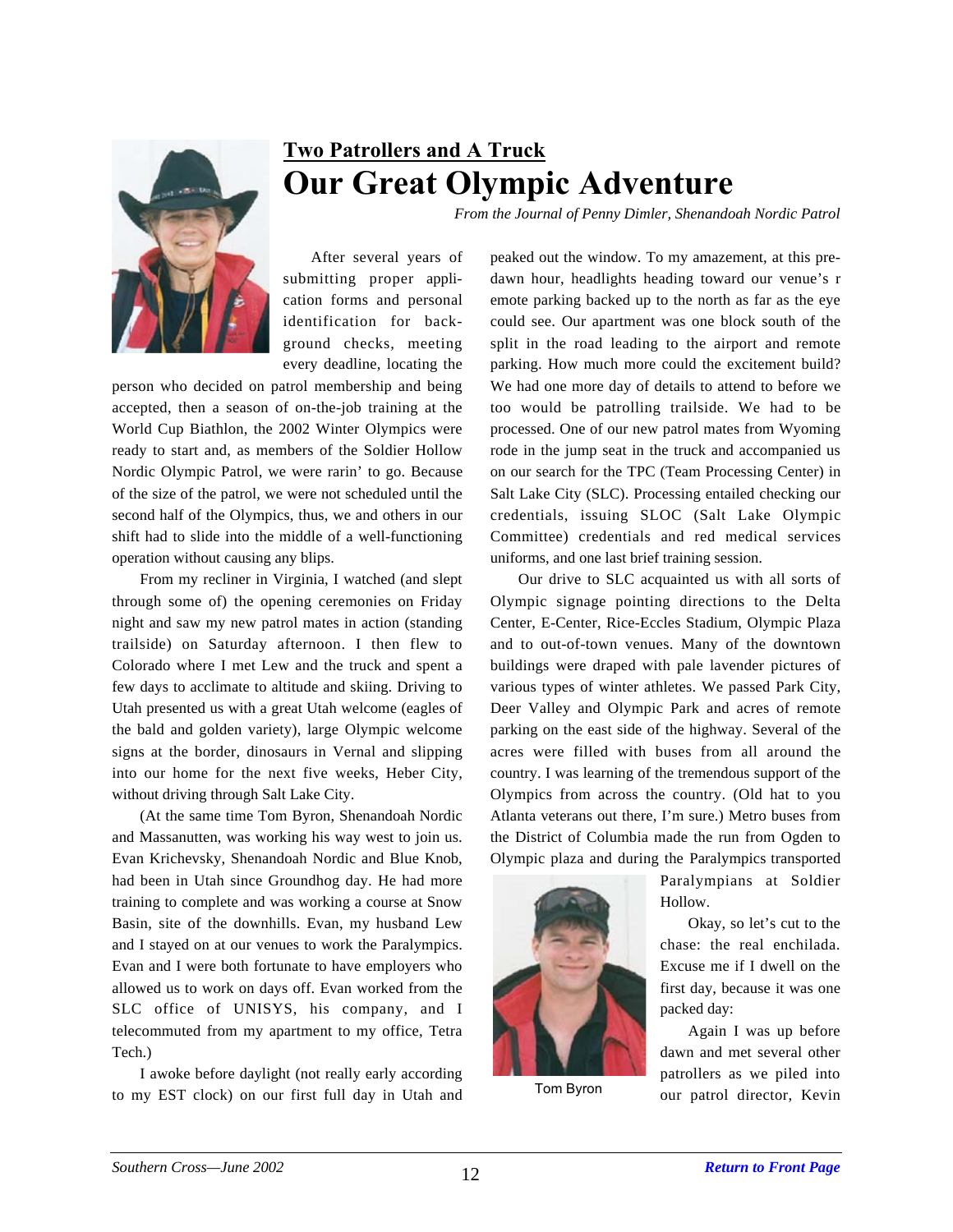

Lew Dimler, Evan Krichevsky and Penny

Johnson's truck. By riding with our patrol director we went through a different security procedure than if we had ridden the staff bus. Kevin had the passes to drive right into the athlete area and park relatively near our trailer. Security for personnel arriving in approved private vehicles was handled in a huge garage-like tent that we called the "car wash." We removed our personal gear from the truck and showed the contents of each bag and every pocket to the soldiers, including opening the lens of each camera and sipping our hot beverages. We were frisked and "wanded" (a hand-held magnetic wand was run over us). While the individuals scrutinized, the truck received a very thorough inspection including running mirrors underneath it. At this point we received a pass which would allow us through the next security point that was still at least a mile away. We always passed inspection and had fun doing it.

Our pass let us onto the venue compound where we checked-in at the staff tent. Here we received news, meal tickets, and had our "passbook" signed to get credit for volunteer gifts. Our next stop was the next tent, the all important mess tent. Food was plentiful. Breakfast options were hot instant oatmeal (many flavors), hot chocolate, tea, coffee, a variety of fruits, many brands of breakfast, energy, and granola bars. Initially some people picked up a "mountain pack" (box lunch), but soon realized that microwave soup was impractical out on the trail. We always got back to the

tent for an excellent hot lunch, though some of those meals were rushed.

On this first day, I rode with Kevin. On subsequent days Lew and I would ride the staff bus and walk to the patrol trailer, about a half mile. In this distance were all the support tents and trailers. Kevin described its appearance as an Antarctic Military Outpost.

On the way to the trailer, I started learning the daily responsibilities: picking up the start list(s) for the day and making enough copies for the

patrol crew. At the trailer, one table held the new start lists and course maps and patrol station assignments that had been prepared after yesterday's race. We started and ended each day with a meeting.

The process is starting to roll now. A few snowmobiles are kept at the trailer. Toboggans are attached and ready to go. This is the back-up equipment. The "beels" as they are called in the Intermountain Division are run briefly every morning. AEDs, oxygen levels, and regulators are tested and repacked in the toboggans. Other AEDs and regulators are carried out to snowmobile stations that were set-up the previous afternoon. Machine access to the trails is late afternoon and very early morning. By setting up the stations at the end of the day, snowmobiles are kept off groomed race trails.

Soldier Hollow hosted at least one race every day and sometimes more than one. It was the busiest venue of the Olympics. More medals came from competition at this venue than from any other. We worked every day to the end of the Olympics without a day off and we really didn't want a day off.

Patrol stations were located at strategic intervals and curves on the sides of the race course. The trails twist, wind, undulate and overlap. The number of stations was determined by the length of the course. The length and route of the course(s) changed every day.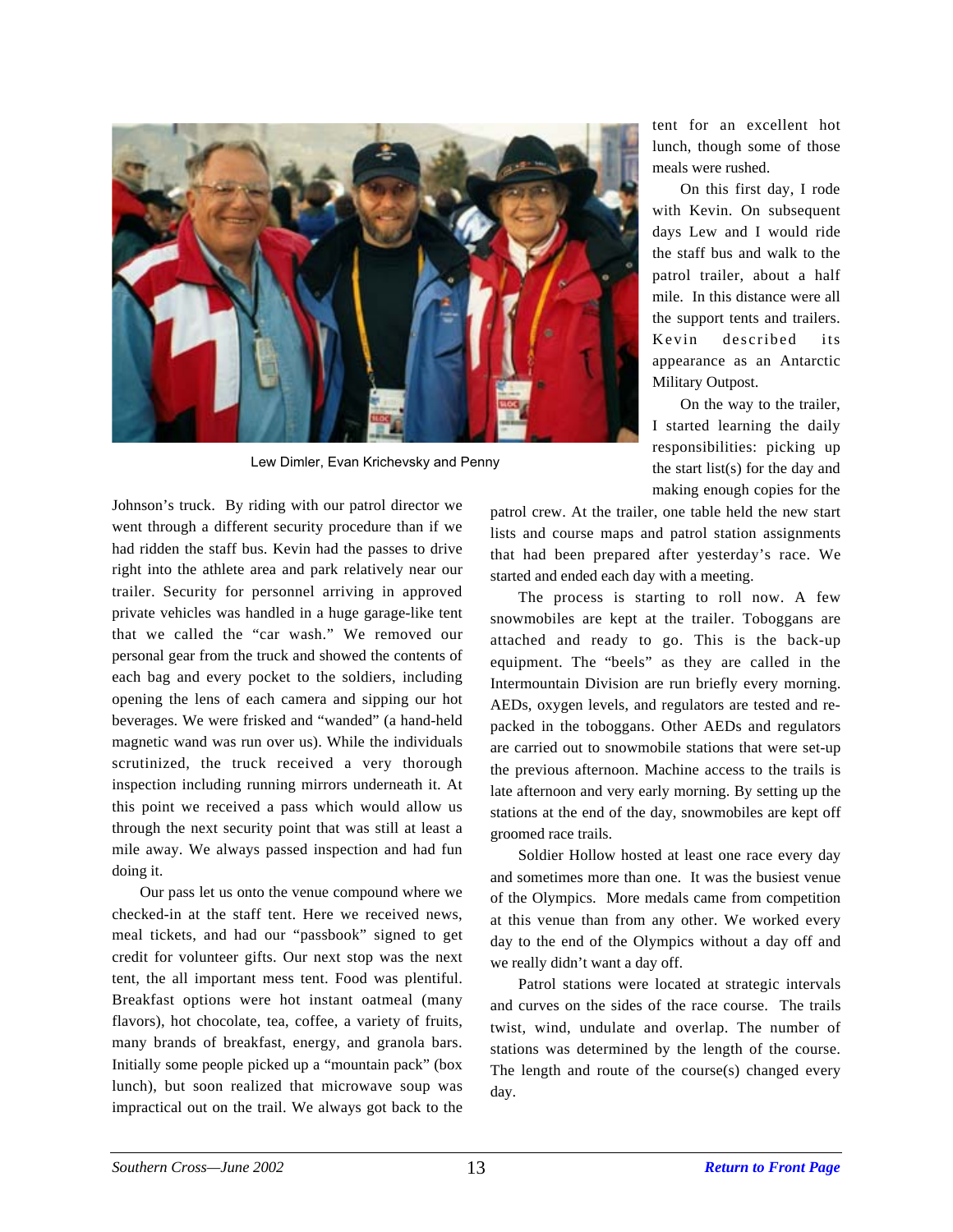So here I am on my first day. Now the sun is up and we are dispatched to our assigned stations. I am assigned to the warming tent near the finish line. My position provides a great view of (in addition to the warming tent) the finish line, the athlete's staging area, the press interview area, a waxing area and a good portion of the course. I can't believe my eyes and my ears. I see 20,000 people in the stadium and spread along the course, bright sun, total snow coverage, Olympic décor, and flags from everywhere. I hear the Olympic fanfare. It is so exciting!! I hear many languages and the announcer teaching how to cheer in those languages. I'm not sure how these cheers are spelled, but I can pronounce them well: "Alee! Alee! Alee!" or "Uppa, uppa, uppa!" "Go, go, go" worked also. Later I would purchase a cowbell and save my voice.

Both races are relays. The first featured the fine and exciting rivalry between Norway and Italy. One skier was injured, finished his leg of the relay and was sent to our tent where I gave him more compresses for his head cut, took baseline vitals and shipped him off to the doctors in the athlete medical trailer about a block uphill. The second race was the ski portion of the Nordic combined, previously postponed because of wind at the jump venue, Utah Olympic Park. My memory of the second race is of being moved onto the course to help young, thin racers who were collapsing, heaving and gasping for air. The patrol supplied O2 and filled biohazard bags with barf-tainted snow.

Back to the race: But what to my wondering ears did I hear? Is it the Lone Ranger? No, it is ski racing to the sounds of the William Tell Overture. During these and all the Nordic races, excerpts from classical music accompanied the races. The excerpts were rapid and tense portions, no lullabies, adding to the excitement of the races. I heard parts of Night on Bald Mountain, Flight of the Bumblebee, Ride of the Valkyries, and Winter from the Seasons, just to name a few.

 When the races ended, we returned to the patrol trailer for our end-of-day meeting. Those with the late duty assignment provided patrol support for the practicing athletes and course workers and prepared maps and assignment sheets for the following day.



No other day was as all encompassing of almost every feature of the patrol and Olympic experience as was my first.

 Our station assignments were different every day. At some we were among the spectators or just over the fence from them. Others were more isolated though usually near course officials and crews. Most positions provided excellent views. We were keenly aware that our first responsibility was to take care of injuries and to offer assistance. And when we were needed, we were there and came through as ski patrol professionals. However, we carried our cameras, traded pins and gave away candy bearing Olympic logos.

Let me cover some other topics, quickly:

On days that I was assigned to stay late, I helped prepare maps then put on my loaner skis and took off. The skiing was difficult and I was usually overdressed in the afternoon. Fleece is a wonderful wicking material. I met interesting people on the trails during these afternoon runs: the biathlon director, American athletes, and Jacques Rogge, President of the International Olympic Committee.

One morning Al Roker was shooting his weather reports from the Western Experience, the thematic section of our venue. I debuted on national television standing next to Smoky Bear.

The Western Experience featured various cultures and cultural experiences pertinent to the history of the locale. Members of the Ute Indian tribe set up teepees and provided history lessons and demonstrations.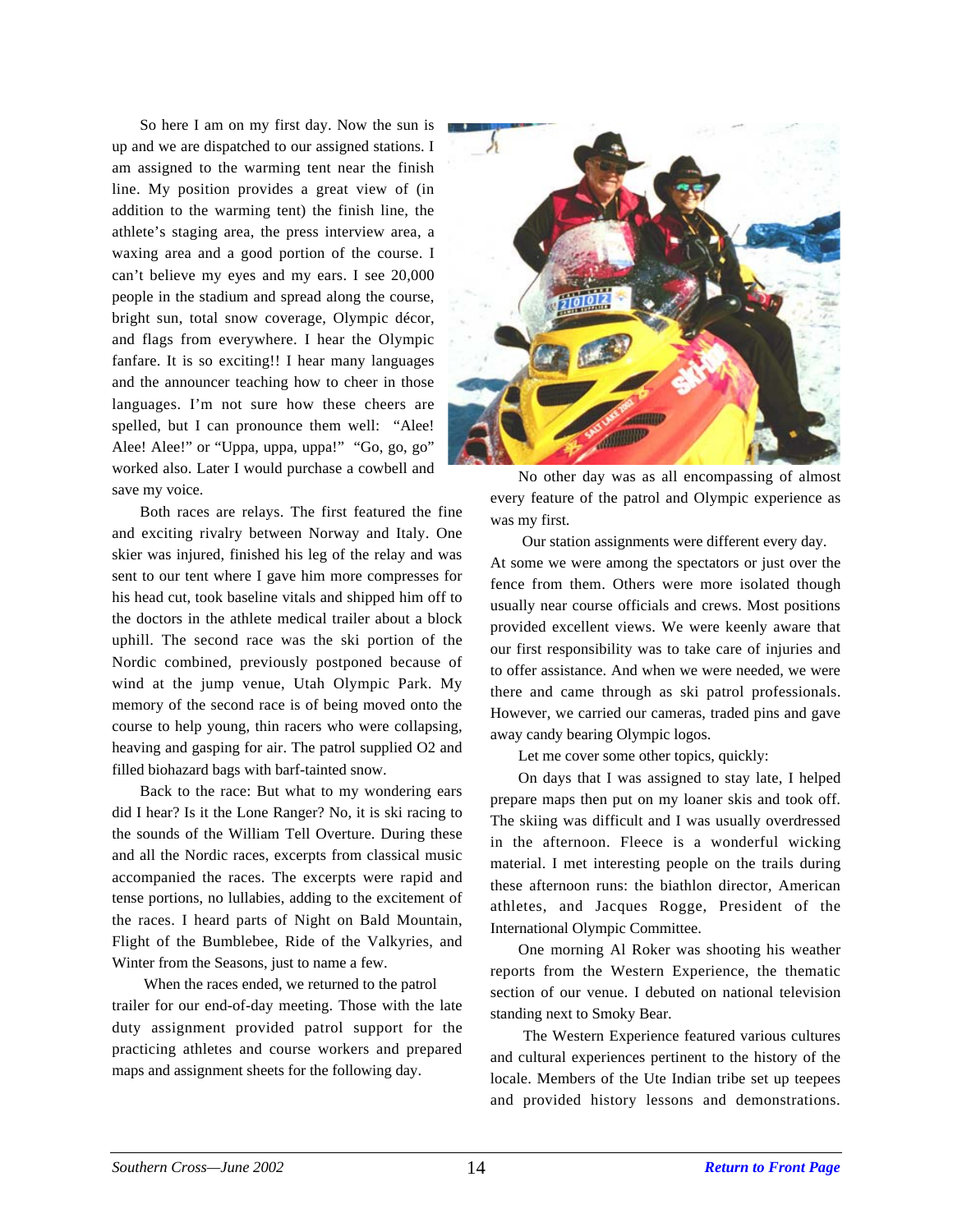Actors played the parts of settlers and mountain men with appropriate sets as backdrop. Several music stations throughout the venue featured country and western singers and some good "foot-stompin' " music. Then during the rare lull in the action, the announcer had the spectators doing the "chicken."

Heber City, one of the host towns for the Soldier Hollow venue, sponsored a Wild West Show, Barbecue and craft fair at the high school during the Olympics. The show had dancing cowboys doing cartwheels and flips in cowboy boots, a horse on stage carrying a ropetrick artist and some good singing.

While Roots hats may have been the rage in Salt Lake City and Park City and around the country, the popular headgear at Soldier Hollow was the Heber City



All good things must end. Shutting down on the last day.

cowboy hat from the Wild West Show. Lew and I patrolled with our cowboy hats every day. The hat provided shade, just enough warmth, drop-down ear flaps, and shelter from snow.

Security was tight. We saw the changing of the guard, so to speak, or the changing of the park rangers who ran 12-hour shifts up in the hills and just over the ridge lines above Soldier Hollow. They parked their snowmobiles near our trailer and rotated shifts about the time we arrived in the morning. During one visit

with them, I learned that one had worked with, and held in high regard, the Smokey Mountain Nordic Patrol, TN. Most law enforcement officers wore yellow jackets and were visible throughout the venue. They, like many other staff, came from around the country.

The blackhawk helicopters were parked at the Heber City airport. One checked out Soldier Hollow every morning. At least twice f-16s were scrambled to intercept air traffic that wandered into the forbidden zone.

After the Olympics ended, we had a 10-day break before the Paralympics. Lew and I were fortunate to have an apartment for the duration. During this time I completed most of the project I had brought from my office. We also took advantage of the time to be tourists for a day and skied at other areas for a few days. The other ski areas treated SLOC volunteers very generously.

When it was time to go back to work as a patroller at Soldier Hollow for the Paralympics, much had changed. Security almost disappeared. We now had paralympic credentials and uniforms. The "carwash" and "mag and bag" (the screening area for staff who rode busses to work) were gone. The blackhawks were gone. The huge broadcast tent was gone and the miles of broadcast wires shrunk. The press now had to eat with us! Loads of porta-potties were removed, but more "handicapped" facilities were added.

The Paralympics were a delight. The athletes were more accessible and many were quite outgoing. We had to learn additional medical concerns, but fortunately didn't need to use that information. The racers were classified as sit-skiers (with lower body paralysis, amputations or some combination) and standing skiers (armless or using leg prosthesis or visually impaired) with further classification base on severity of disability. These are very gutsy, competitive people. Americans won several medals.

Soldier Hollow was one of three venues hosting Paralympic events. We did not have races everyday and were able to see the competitions at the other venues. We patrolled every race day of the Paralympics and some of the practice days. On one off day I skied Snow Basin and stopped along the slalom course to watch the race. I also found Evan Krichevsky at his work station.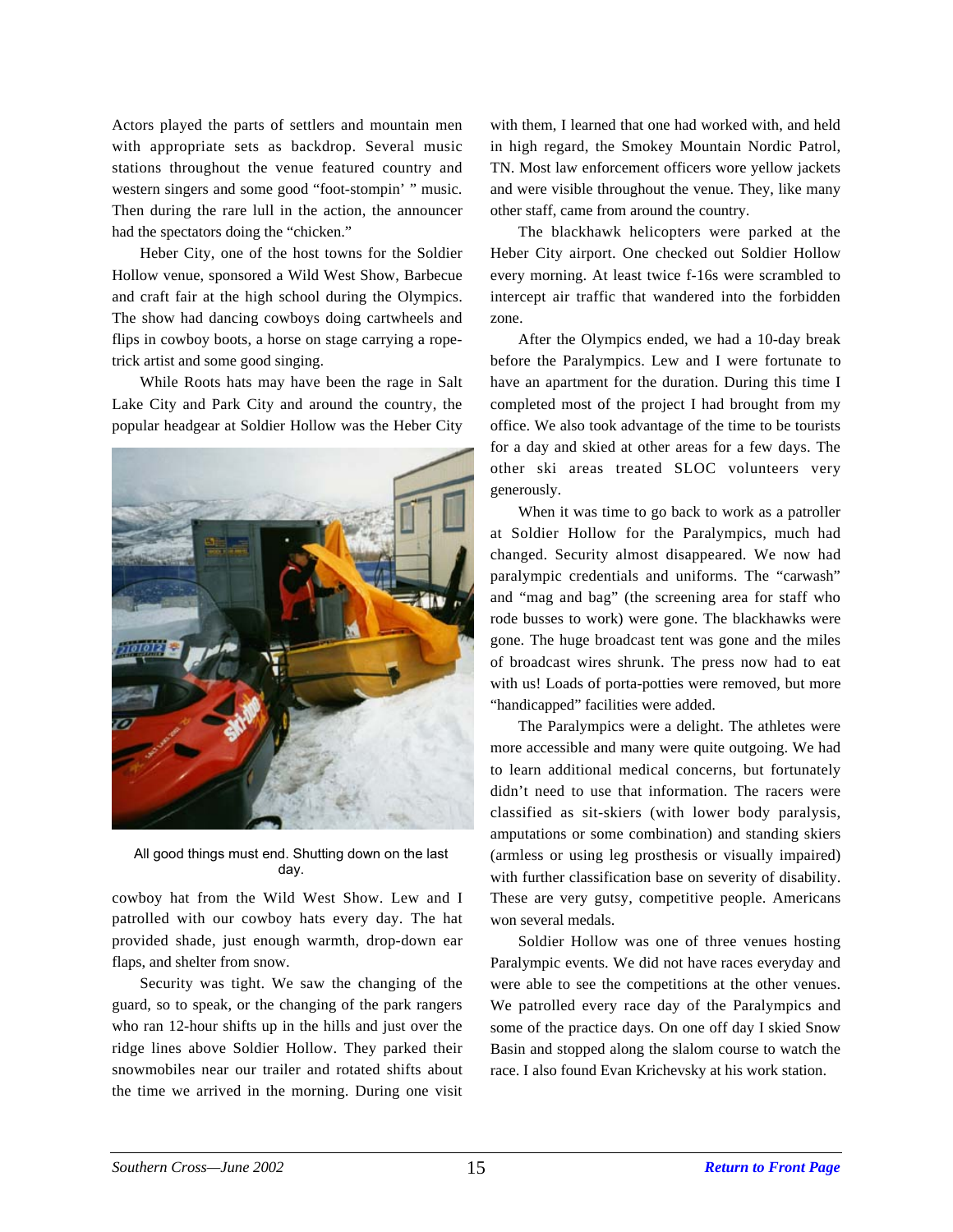and met his co-workers. They wore blue uniform jackets for the Paralympics, but had been green during the Olympics. Lew was in the bleachers with one of our new patroller friends from Idaho. They were welcomed into the staff tent. One evening we attended a sledge hockey game in SLC. Not only did we have the opportunity to attend live events, the staff tent had closed-circuit broadcast of the other events. Our days during the Paralympics were shorter giving us time to watch some of these broadcasts.

Shortly after returning home, a friend asked if I had had a good time. I confessed that I had not stopped grinning for six weeks. I view this as an opportunity of a lifetime. The timing was good: the kids are grown and I'm not too old. Would I do it again? Hmmmm! Could I ever be so lucky as to have so many things fall into place, like free housing, supportive bosses, good health?? Well, when are those Italian classes being offered….

• • •



### **Sky Valley Candidate Update**

*Bob Lang, Sky Valley Patrol Representative*

The Deep South Basic Test was held Sunday,

February 10 at the Cataloochee ski area. At the end of the test two new jackets were added to Sky Valley's roster. Jeff Leonard and Keir Nakamura successfully demonstrated the necessary skills. The class of candidates was present at Cataloochee to congratulate them. The decision to move the test from Sky Valley was made Saturday afternoon. All the candidates testing did well and adjusted to the move to a different area.

To all the candidates, Jeff Leonard, Keir Nakamura, Mike Steinberg, Mike Maddalena, and Sarah Wiley - congratulations on a successful, albeit, shortened ski season. You worked and trained hard and did what was asked of you. We're proud to have you as members of the Sky Valley patrol. We look forward to working with you next season. Your training as a candidate or basic patroller has just begun and you can contribute much to making our patrol stronger and better.

Thanks again for your outstanding effort. Well done!



Sky Valley Candidates. Sarah Wiley, Jeff Leonard, Michael Steinberg, Mike Maddalena, Keir Nakamura



### **Critical Incident Stress Management Training**

*John Huffstutter, Massanutten Patrol Representative*

Did you know that even

volunteers can get stressed out? Get outta here! No, really, the challenges of saving lives and dealing with people who are having, sometimes, the worst day of their life, can get to anyone, and often does. Ski patrollers have had to deal with death and serious injuries occurring on beautiful days, in beautiful

surroundings, doing something they love to do and trying to help other people enjoy it as much as they can. When our favorite pastime turns dangerous, and adrenaline kicks in, it can kick our body chemistry out of whack for weeks. Sometimes our systems don't return to normal—and after a big jolt, that's not unusual. Critical Incident Stress Management (CISM) is a program that educates emergency workers in the kinds of reactions people can have to traumatic or sustained stress, and gives them tools to help them handle it—and to help their peers to handle it, too.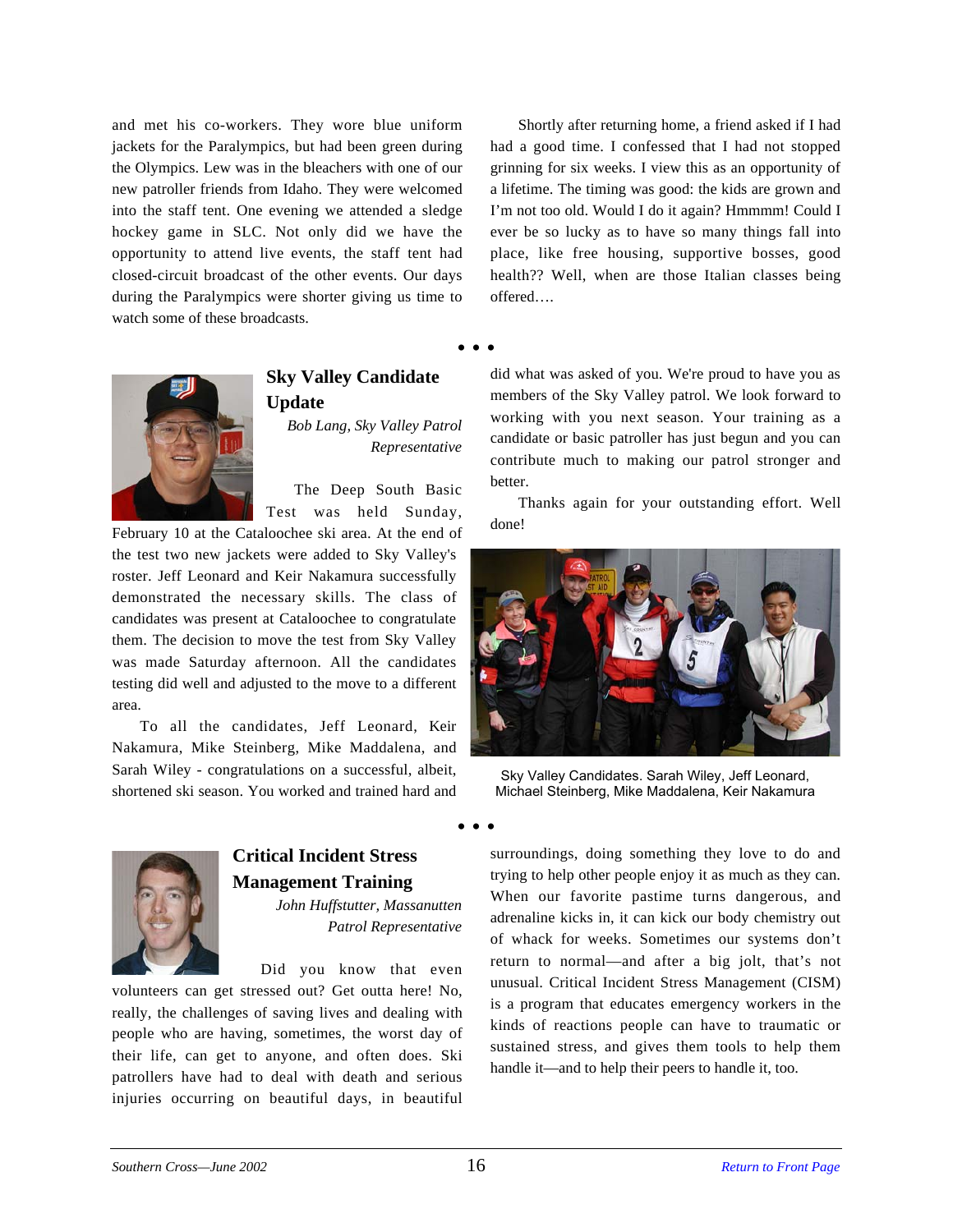The Southern Division has begun a pilot program in the Virginia Region to provide CISM support to patrols and patrollers in conjunction with the VA Office of Emergency Medical Services and regional and local CISM teams. CISM is based on peer support, and ski patrollers' peers are—you guessed it—other ski patrollers. Often, just having someone to listen and be supportive after working an accident is enough, but having trained peers and a formal support structure can make a big difference. Fire, emergency service and police departments around the world are recognizing the value of CISM, in increased retention of highly trained professionals and healthier, more effective workforces. The same is undoubtedly true of ski patrols, so we are encouraging members of our patrols to become trained peer counselors.

There are several opportunities for training. Although it is too late to attend the first annual Virginia CISM training, which was held last week, this is an annual event, so look for announcements next year. For information on future courses call 804-371-3500, ext. 3521 or 3522. You can also obtain information at **www.vdh.state.va.us/oems**.

At this year's course, participants were offered a choice of two two-day courses. The basic course cost \$140, and some of the electives offered as part of the program were \$140 each. The entire 4-day workshop was \$260. It is reasonable to ssume that next year's courses will be comparably priced. The Southern Division has set aside a small amount to help out participants, but plan on paying the lion's share yourself. Remember it's tax deductible—or if you're a health care professional maybe you can get your boss to pay for it. It's for a good cause.

The International Critical Incident Stress Foundation is also offering a variety of training opportunities. One is in Springfield, Massachusetts from July 11-14, 2002; another is in South Portland, Maine, July 25-28, 2002. For more information on these and other classes, please check out the ICISF web page at **www.icisf.org.** For more information on the Southern Division CISM program, please contact John Huffstutter, Massanutten Ski Patrol Representative, at **huffjd@earthlink.net** or 703-370-3066.

#### • • •

#### **Get a 'Real' Job…**

*Jane Cox, WinterPlace Ski Patrol*

I hear the term "young professional" used to describe people my age who are climbing the stereotypical corporate ladders of the world. It seems to be the vogue phrase. I'm fairly certain that the career paths I have chosen do not fit in the traditional connotation of a "professional". In fact, many people would not consider ski patrolling and raft guiding a career, but rather a passing phase. My brothers are still waiting for me to "get a real job". It may not be that my job is fake (the opposite of real), but that these jobs are not perceived as "work". Being the argumentative little sister that I am let me point out a few things.

Being ski patrollers or the families of, we can all list many of the skills required to be a patroller. Loading a guest safely into a sled on a steep, icy hill and carrying that guest to safety is not a matter of luck. It is a combination of things we are taught before, during, and after we take our basic sled test. Evacuating a lift is not a "fly by the seat of our pants" endeavor, but rather a task that must be done quickly and safely by a team of people who have the right training. Also, in case you have forgotten since the snow melted, we don't just hop on the snow and start treating injuries without a little bit of medical training—the National Ski Patrol standard being a 80-hour course, not including professional CPR certification that is required.

The rafting industry has comparable examples. To be a raft guide for many companies is to commit yourself to an intense training period. Navigating a river safely requires knowledge and understanding of the river. River currents, various water levels, and the rocks that help form whitewater all have different effects on your boat. A perfect run of the river would be ideal, but in the event of the inevitable accidental swimmers, stuck boats, lost coolers, upside down rafts, and even more serious situations such as foot entrapment, a guide must know how to safely deal with the problem. CPR and basic first aid are required as well.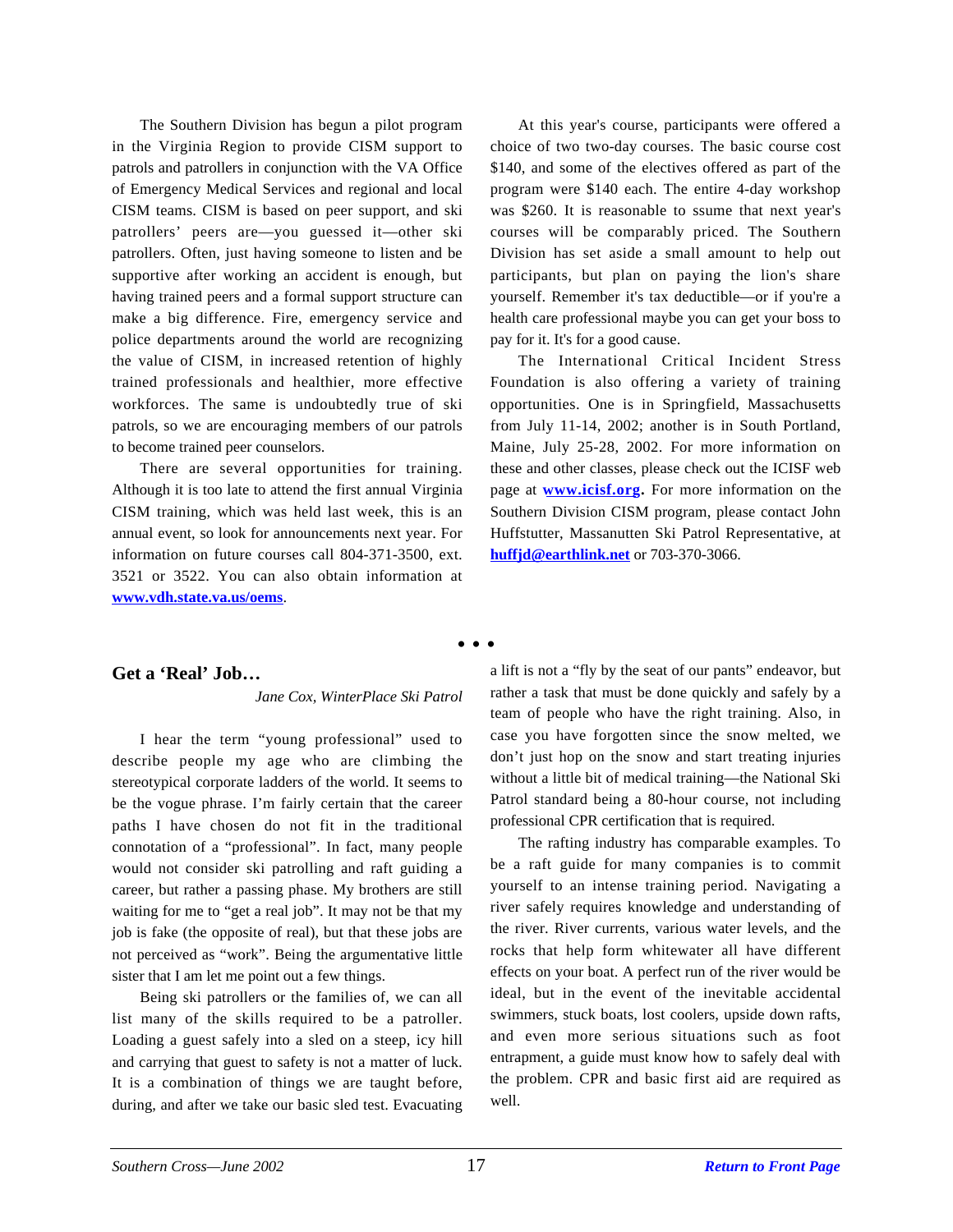In addition to the technical skills required by both jobs, it is imperative that patrollers and raft guides have excellent communication skills. Whether running the river or responding to an accident on the hill, we are part of a team of people. We must be able to let our coworkers know what is going on in a situation, how we need them to help, and what is going on with ourselves. We must also be able to communicate with our guests. Pulling the person twice your size back into the raft or loading them into the sled is much easier if the guest can help you, but they can't help if they don't understand what you want them to do.

In arguing for the validity of these two jobs, I can't leave out the service aspect. Three words illustrate this example perfectly—front line staff. We are the people that interact with the guests. A raft guide could make a fair case

for being the staff member whom the guest interacts with most while on a raft trip. As patrollers, that big white cross makes us the most easily recognized folks on the mountain. People hail us down to ask us where the closest bathroom is. Because we recognize the guest as our bread and butter, we try not to respond with "ya see that tree…". Instead, both raft guides and ski patrollers the world over make efforts to understand the full scope of the company operations just in case we get Joe Tourist asking his laundry list of questions. We are even known to go out of our way to check on a patient that we sent to the hospital, or take an extra moment to explain boat control techniques to a curious rafter. At bare minimum we put up with screaming patients, rude guests, obnoxious kids, terrified first-timers, and egotistical know-it-alls.

In addition to being the front line staff for the resort, many people overlook that we could be considered the first link in the emergency care system. As mentioned before, both occupations require a host of medical knowledge learned in one class or another. For patrollers, patching people up is often the only thing we do on a busy Saturday. If necessary, we make the call to activate EMS. Solid medical skills are often played



Sorry, but there were no pictures of Jane available at press time. However, Jenna Swann agreed to serve as a stand-in. Like, Jane, Jenna is a river guide and a patroller at WinterPlace. Furthermore, like Jane, she has successfully avoided getting a "real job".

down in a raft guide's roster of experiences as he tells them to his guest. However, raft guides are also required to be able to make a call regarding the condition of an injured guest. Although there are far fewer river-related evacuations, many of those take place in the thorny bushes and rocky reaches of a riverside, without the convenience of a trail, snowmobile, or waiting vehicle.

Did I mention that we provide all of these services and use all of our skills in any kind of weather and conditions? My visiting brothers might be avoiding the rain by knocking back a few in the bar. Meanwhile, I'm wearing a non-breathable, hunter-orange, trench coat rain slicker so I don't get too water logged while I pick up the signs that the "beginner" skiing public have dismantled so effectively with their rental skis. Even though you wake up to three inches of snow on the ground, you can still hear the "let's go raftin'" call that seems to echo through base. The visions of perfect powder and blissfully sunny days on the water may be real, but more often than not it's too hot, too cold, too wet, too dry, or too icy and everyone who isn't getting paid has gone home.

Get paid we do, however, even if it is simply by the warm and rewarding thank you of a grateful guest.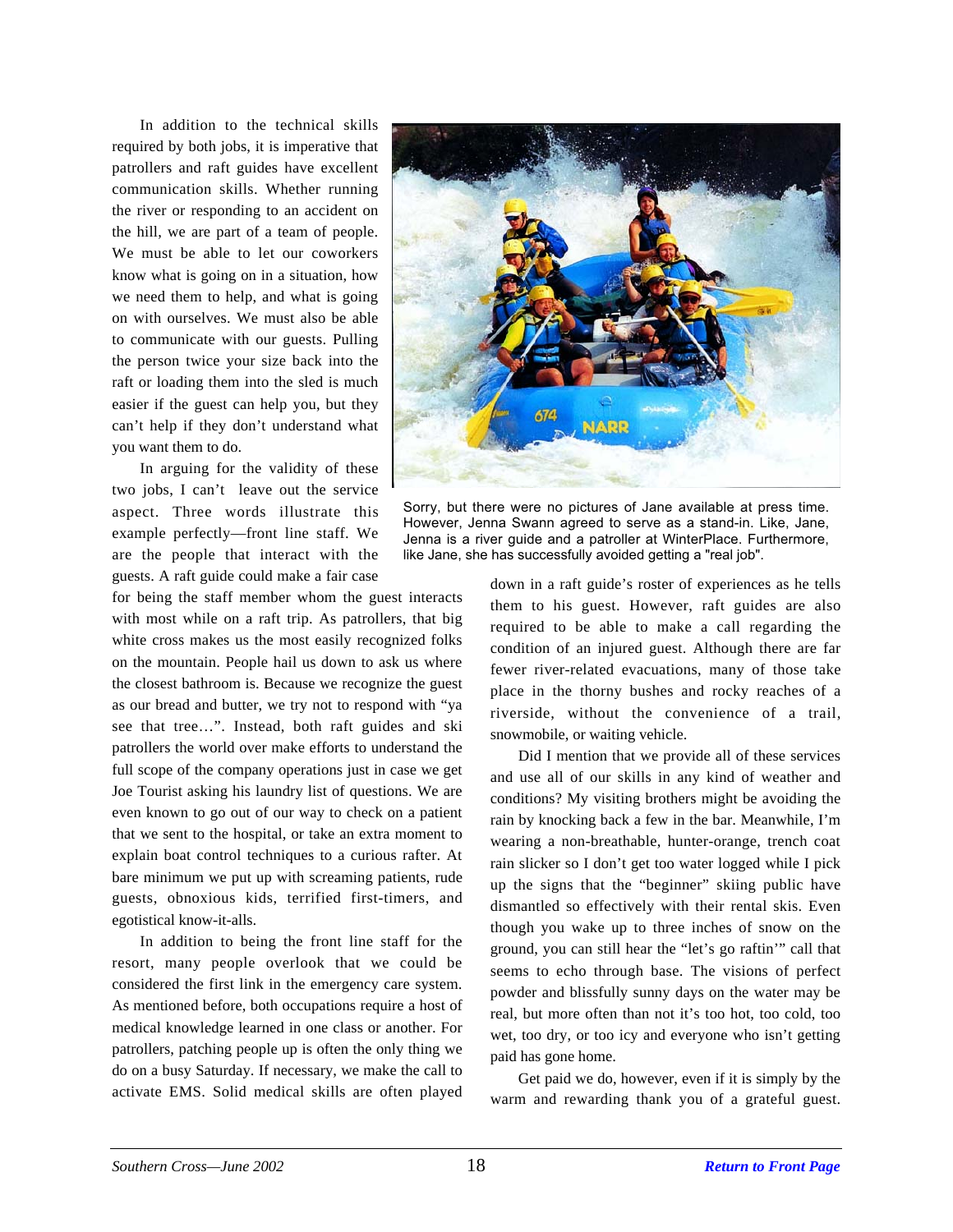Some of us are even lucky enough to make our ends meet by the meager sum that is so common among the recreation industry. Therefore, if all the above examples were not enough to convince my brothers that any of what I do is "work", deserving of that compensation, then let me list a few more—hauling coolers, serving lunch, inflating boats, moving boats, tying up tower pads, shoveling down jumps, putting up roping and marking safety hazards, hauling a loaded sled across the flats in slush, washing the wetsuits, setting up the overnight camp, knocking off three days of ice from the safety ropes, etc, etc, etc.

In classic little sister fashion, here's my final response: So what that we love our jobs, and rarely find it hard to go to work? So what that we get to be outside in the sun (rain, sleet, and hail)? So what that our corporate ladder has rungs with names such as trainee, sweep boater, and trip leader; or basic, senior, and certified patrollers? As long as people want to spend their leisure time skiing and rafting, we'll be here. How's that for career longevity? Webster's 21<sup>st</sup> Century Dictionary defines professional as "meeting the standards of a profession". A profession is defined as a "learned occupation". I certainly learned my occupation and meet the standards required, not to mention the fact that I strive to do my job better every day. Sorry boys, looks like I can call myself a young professional, even with a "fake" job.

*When the snow melts, Ms. Cox and other fellow patrollers can be found at North American River Runners, located in Southern West Virginia. To contact her, or get your own taste of whitewater, call 1-800- 950-2585, E-mail jane@narr.com, or visit the NARR website at www.narr.com.*

### **In Memoriam**

### **Dennis Richard Lennon (1946-2002)**

Our friend and fellow Massanutten patroller, Denny Lennon, died on the 12th of May, 2002. He is survived by his wife, Anne, and his children Alexia, Dale, Richard, Kristie and Scott. He was 56 years young. In his case, as those who knew him will attest, that is not a cliche. As his son, Rich, eulogized him, two particularly poignant points ring true: "Denny found joy in life, and wanted to share it with everyone," and "Denny always encouraged us to live life instead of watching it." Our images of Denny are active ones—Denny on roller blades, Denny on his mountain bike, Denny whitewater rafting, Denny on skis (teaching or patrolling, usually), Denny playing basketball, and—only a few months before he finally succumbed—Denny on a sit-ski coached by his fellow patroller and Massanutten Adaptive Snow Sports coordinator Mark Andrews. Denny's sense of humor,

subdued but ever-present, lives on in his family—they buried Denny in his ski boots.

Denny's passing culminated a long fight with cancer, but he was surrounded by his family and friends through his last moments. He was a dedicated patroller, whose love of skiing and quiet persistence to excel was proven by the amount of time he gave to the industry. In his ten years of patrolling, Denny never turned down an opportunity to work. He attained Senior Patroller status and was beginning the Certified program; he was a ski instructor at Whitetail Resort in Southern Pennsylvania and was working toward his PSIA Level II. He was an OEC instructor and had volunteered to manage the Massanutten refresher for 2001, when he had an automobile accident that brought the full scope of his illness to the attention of his doctors. Through it all, Denny was generous with his time, his wine (at the Patrol House you could always count on a quality bottle that he was always glad to share) and his quietly intense enthusiasm. He will be sorely missed. *(Submitted by John Huffstutter.)*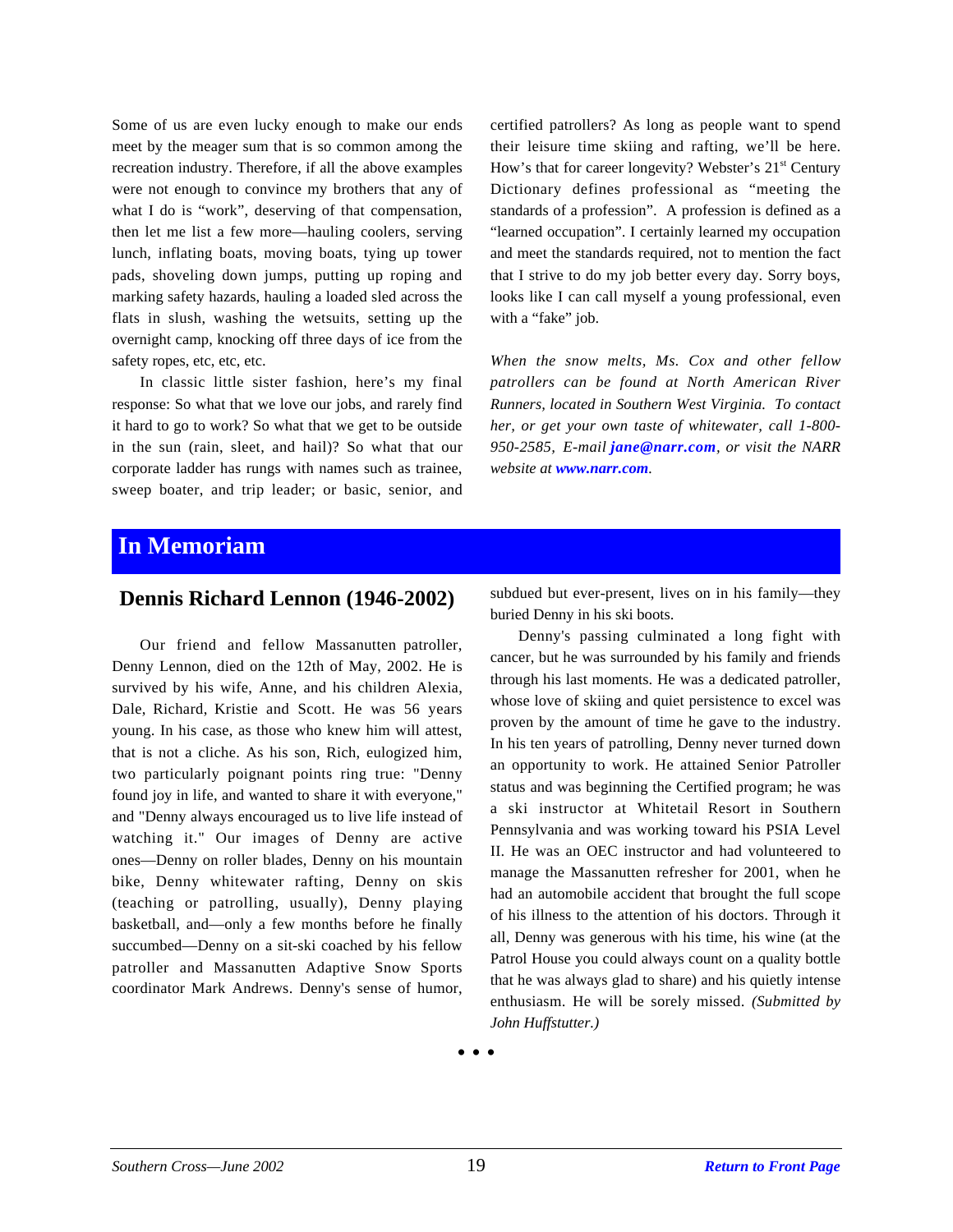### **William H. Reddick (1932-2002)**

Bill Reddick, full time professional ski patroller died in his ski boots in the line of duty on Sugar Mountain, NC on Monday, March 11. He had just directed a practice lift evacuation on our upper mountain and was in the summit house reorganizing equipment when he suffered a massive heart attack. Bill had served Sugar Mountain since January 1993. He was a US Air Force veteran of the Korean War, and subsequently, as an engineer, had run manufacturing plants in Canada, Japan, Haiti and Mexico. He made a career change in the early 1990s to that of a rescue specialist and professional ski patroller. In the non-ski season, and on weekends in-season, he was a full time member of the McDowell County, NC Rescue Squad, specializing in mountain and water rescue. He was the

squad training officer and his help in mountain rescue and evacuation systems was invaluable to our patrol.

Bill lived a long, intense and productive life. He was truly a gifted teacher and mentor—patient and knowledgeable, always encouraging and always offering positive reinforcement. He was the man you wanted to respond to an accident. He was a super guy and a close friend. He loved skiing and skiers. Bill's last years were devoted to helping others. He was the consummate professional ski patroller. He was an inspiration to all of us. It was an honor to have served with Bill Reddick. Surviving are his wife, Loretta Schneider Reddick, four daughters, Donna Miriizumi of Japan, Doreen Williams of Texas, Mary Alyce Perreault of Mooresville, NC, Kathy Smith of Marian NC; one borther, Arthur Reddick of Long Island, NY, five grandchildren, a niece and a nephew. *(Submitted by Rich Rucker.)*

### **Scenes From The Season…**

Big night for Sky Valley. Bob Lang received his second consecutive award as Outstanding Patrol Rep and the Sky Valley Patrol won the Outstanding Small Patrol award. Ian Nesbit, Sylvia Talley, Ken Collins, Bob Lang, Celeste Bernstein, Michael Steinberg.



Jon Dragan (Winterplace) receiving the Leadership Commendation Appointment from Division Director Nici Singletary.



Nici Singletary presents Joe Donadio (Appalachian) with the Outstanding Paid Patroller Award.

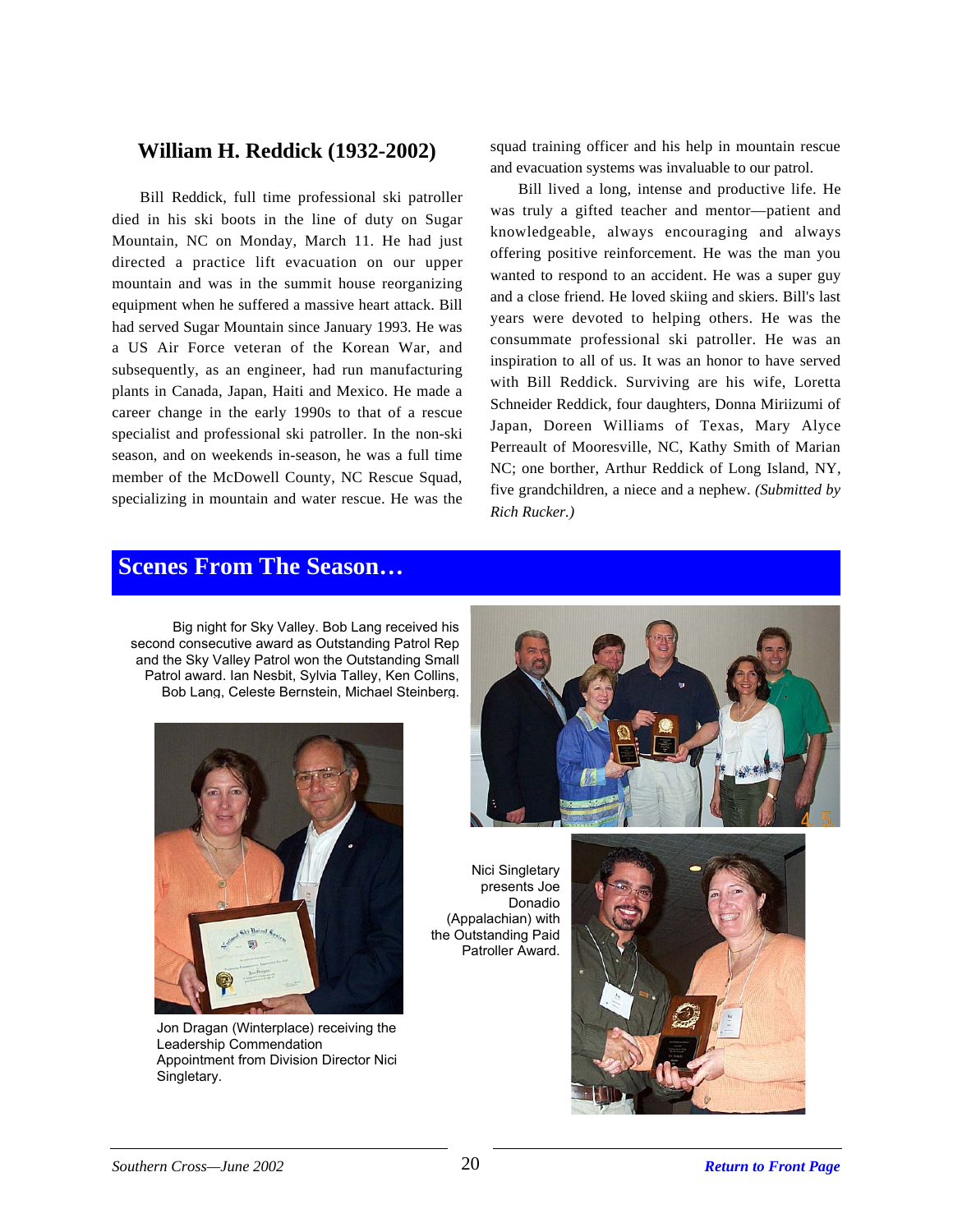

Larry Bost (Hawksnest) received a long overdue National Appointment.



Homestead Patrollers enter the "Race Machine" competition. Bill Smith wearing ultra cool headgear is in the driver's seat of the Ski Patrol machine being pushed by David Woods. Patroller Jeff Kelly is in the competing machine while Chuck Burgdorf oversees the race in the background. Race results were not reported, but all indications are that everyone had a fun and injury-free time.





Training at Ober Gatlinburg. Tyler Robbins in the handles and Amanda Ogle on tail rope bring a somewhat nervous Bob Kollar down Mogul Ridge.

Timberline candidates Grawson Edwards and Casey Harding assist "injured" Lori Bennett at the Timberline OEC evaluation.





*Southern Cross—June 2002* 21 *[Return to Front Page](#page-0-0)*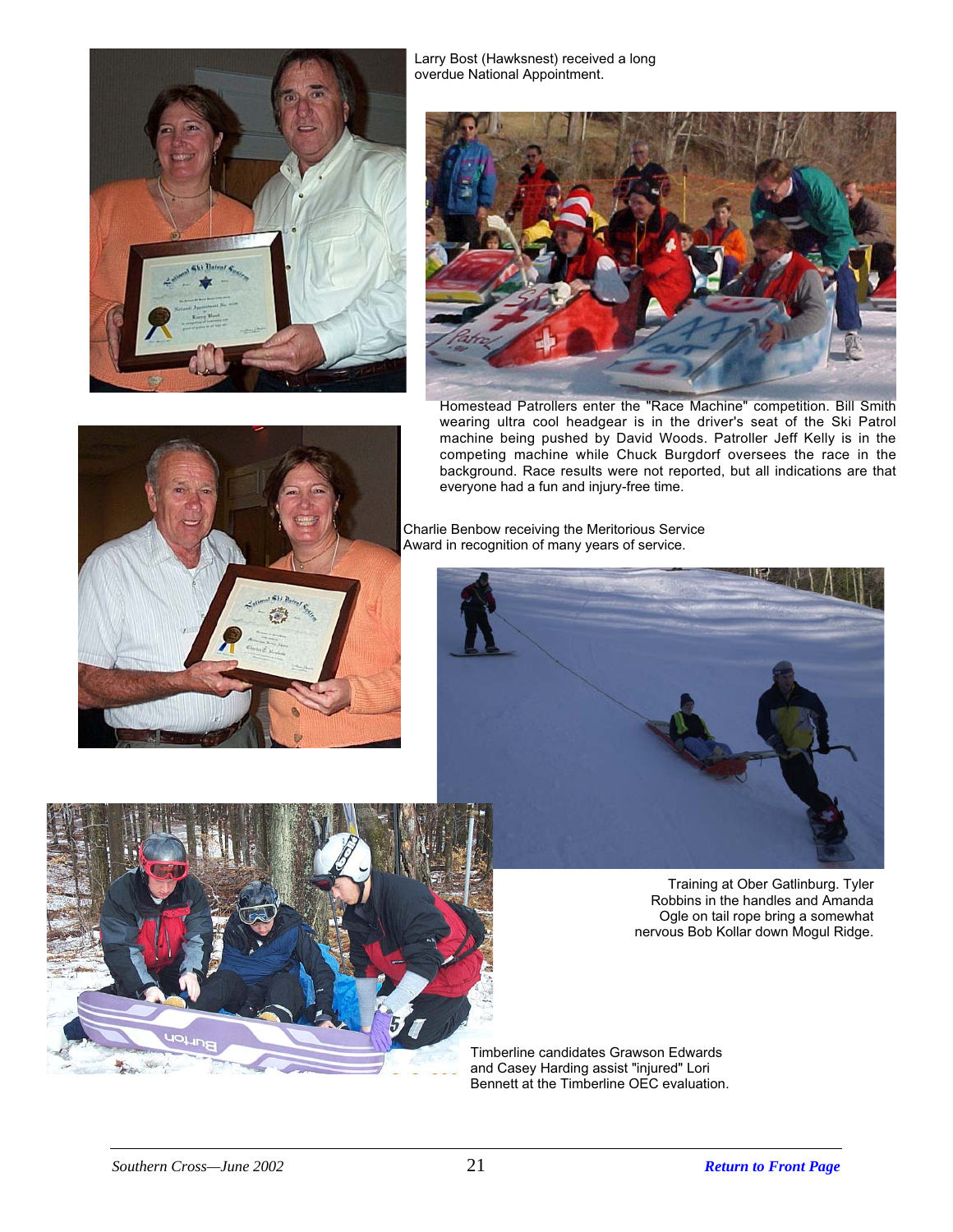#### **SOUTHERN DIVISION OFFICERS & STAFF DIRECTORY**

2001-02 SEASON (rev. 05/13/02; Changes since last SC in **bold**. Complete roster at **http://www.nsp.org/divisions/southern/**)

*EXEC COMMITTEE Virginia Region Director* Mike Fisher **6865 Heards Mountain Rd Covesville VA 22931** (H) 434-296-8485 (C) 434-989-0778 heardmtn99@aol.com

*SUPERVISORS OEC (99)* Judi-Kay Monaghan 5966 Norham Drive Alexandria VA 22315 (H) 703-971-7841 (C) 703-623-9760 **JKAYMONAGHAN@aol.com**

#### *Certified (02)* **Leslie Carter Rt. 1, Box 503 Roseland, VA 22967 (H) 434-325-1262 CARTRPLMBG@aol.com**

*Southern Cross* (01) Bob Weed (Jefflyn) 2609 Willena Dr Huntsville, AL 35803 (H) 256-882-9604 (W) 256-864-8616 **SCEditor@comcast.net** *ASST. SUPERVISORS* **Bill Styres 18 Colonial Place**

**Asheville, NC 28804 (H) 828-252-3335 styres@worldnet.att.net**

**Bartek Drewnowski (see Massanutten PD)** (H) 804-281-7255

*WV REGION Mountaneering, Sr Coordinator* Bob Bodamer 114 Columbus South Point OH 45680 (H) 740-377-9460 **Rbodamer@zoominternet.net**

*Timberline (PR)* **Steve Cvechko, Jr. 104 Poplar Point Estates, Poca, WV 25159 (O) 304-772-4939 (H) 304-776-8540 lynn\_cvechko@acordia.com**

*VIRGINIA REGION Homestead (PD)* **Jeff Kelly HC 82, Box 118 Marlington, WV 24954 (O) 540-839-7781**

*DIXIE REGION Cataloochee (PR)* Steve McCarragher (Lynne) 801 Parkwood Drive Anderson, SC 29625 (H) 864-226-0019 **mac001@charter.net**

*Ober Gatlinburg (PR)* Clayton Minchew 551 Forgety Rd Jefferson City, TN 37760 (H) 865-475-5778 (O) 865-632-4199 **cjminchew@ntown.net**

*Cloudmont (PR)* Bob Palik 1306 Hiwan Trail Huntsville, AL 35802 (H) 256-881-4348 (O) 256-726-6403 **rpalik@comcast.net**

*Sky Valley (PR)* Bob Lang (Jane) 1036 Rockcrest Drive Marietta GA 30062 (H) 770-971-1265 (O) 770-793-1324 **thudbear@attbi.com**

#### *BLUE RIDGE REGION*

*Carolina Highlands Section* Richard Sanders 2477 Hayes St. Lenoir, NC 28645 (H) 828-726-8353 **richardski@charter.net**

#### *WV OEC ITs*

Greg Rash 9300 Springbrooke Circle Louisville KY 40241 (H) 502-423-0261 (w) 502-263-3323 **greg.rash@insightbb.com**

Bob Bodamer (Senior OEC IT) 114 Columbus South Point, OH 45680 (H) 740-377-9460 **rbodamer@zoominternet.net**

#### *AREA MANAGERS*

*The Homestead* **Michael Valach Director of Outdoor Activities P.O. Box 2000 Hot Springs, VA 24445 540-839-7721 FAX 540-839-7959 Michael.valach@ourclub.com**

#### **• • • SOUTHERN DIVISION CALENDAR FOR 2002-03 SEASON**

| Region       | Month      | Date   | Event                            | Location               | Contact                               |
|--------------|------------|--------|----------------------------------|------------------------|---------------------------------------|
| WV           | <b>JUN</b> | 1      | <b>OEC COURSE START</b>          | <b>TIMBERLINE</b>      | <b>JANETTE BENNETT 304-599-4915</b>   |
| VA           | <b>JUN</b> | 1      | ANNUAL MEETING, CPR REF.         | <b>BRYCE</b>           | DON CHRISTIAN 703-256-5653            |
| VA           | <b>JUN</b> | $5-9$  | "BEAST OF THE EAST" RACE         | <b>MASSANUTTEN</b>     | KENNY HESS 540-289-4954               |
| WV           | <b>JUN</b> | 22     | <b>TSP SUMMER MEETING</b>        | <b>TIMBERLINE</b>      | STEVE CVECHKO 304-722-4939            |
| VA           | <b>JUN</b> | 22     | ANNUAL MEETING, CPR REF.         | <b>WINTERGREEN</b>     | TUCKER CROLIUS 434-325-8060           |
| VA           | <b>JUN</b> | 23     | <b>INSTRUCTOR DEV. COURSE</b>    | <b>WINTERGREEN</b>     | M. ARMSTRONG 276-629-1654             |
| <b>DIXIE</b> | <b>JUN</b> | 29     | <b>INSTRUCTOR DEV. COURSE</b>    | <b>ASHEVILLE, NC</b>   | PETE KNOWLAND 828-687-2445            |
| <b>DIXIE</b> | <b>JUN</b> | 30     | PATROLLER ENRICHMENT SEM.        | <b>ASHEVILLE, NC</b>   | <b>MARY UNDERWOOD 865-483-3675</b>    |
| <b>DIXIE</b> | <b>JUL</b> | 9      | <b>WOLF LAUREL OEC COURSE</b>    | <b>WOLF LAUREL.NC</b>  | <b>BOB MITCHELL 828-658-0434</b>      |
| BR           | <b>JUL</b> | 20,21  | <b>BEECH MOUNTAIN BIKE RACE</b>  | <b>BEECH MTN</b>       | GIL ADAMS 898-387-2011                |
| VA           | <b>JUL</b> | 21     | PATROLLER ENRICHMENT SEM.        | <b>CHARLOTTESVILLE</b> | C. HUFFSTUTTER 703-370-3066           |
| <b>DIXIE</b> | <b>JUL</b> | 27     | REFRESHER IOR/IT CONF.           | <b>WYTHEVILLE VA</b>   | JUDI-K. MONAGHAN 703-971-7841         |
| VA           | <b>JUL</b> | 27     | OEC REF. PLANNING MTG            | <b>WYTHEVILLE</b>      | <b>JUDI.-K. MONAGHAN 703-971-7841</b> |
| <b>DIXIE</b> | <b>AUG</b> | 10     | ATLANTA OEC COURSE BEGINS        | <b>ATLANTA AREA</b>    | SYLVIA TALLEY 770-552-8968            |
| VA           | <b>AUG</b> | 10,11  | HOO-HA MOUNTAIN BIKE RACE        | <b>MASSANUTTEN</b>     | KENNY HESS 540-289-4954               |
| <b>DIXIE</b> | <b>AUG</b> | 17     | DEEP SOUTH PRE-OEC MEETING       | LAWRENCEVILLE, GA      | MIKE BOGGS 770-882-0046               |
| <b>BR</b>    | <b>AUG</b> | 17,18  | <b>INSTRUCTOR DEV. COURSE</b>    | <b>SUGAR MTN</b>       | FLYNN HARRIS 704-523-7465             |
| BR           | <b>AUG</b> | 24, 25 | <b>SUGAR MTN BIKE RACE, CPR</b>  | <b>SUGAR MTN</b>       | FLYNN HARRIS 704-523-7465             |
| <b>DIV</b>   | <b>SEP</b> | 7      | <b>SOU DIV FALL OFFICERS MTG</b> | WYTHEVILLE             | HOLIDAY INN 1-800-HOLIDAY             |
| BR           | <b>SEP</b> | 7      | SR EVALUATORS CLINIC             | <b>WYTHEVILLE</b>      |                                       |
| <b>VA</b>    | <b>SEP</b> | $\tau$ | EM. MGT. EXAMINERS CLINIC        | <b>WYTHEVILLE</b>      | PETE KNOWLAND 828-687-2445            |
| WV           | <b>SEP</b> | 14     | OEC PRE-REFRESHER                | <b>TIMBERLINE</b>      | JANETTE BENNETT 304-599-4915          |
| VA           | <b>SEP</b> | 14     | OEC COURSE START                 | <b>WINTERGREEN</b>     | TUCKER CROLIUS 434-325-8060           |
| BR           | <b>SEP</b> | 21     | OEC INSTRUCTOR (PRE) REF.        | <b>APPALACHIAN</b>     | LISA ADAMS 828-387-2011               |
| <b>DIXIE</b> | <b>SEP</b> | 21     | DEEP SOUTH OEC INST. REF.        | LAWRENCEVILLE, GA      | MIKE BOGGS 770-882-0046               |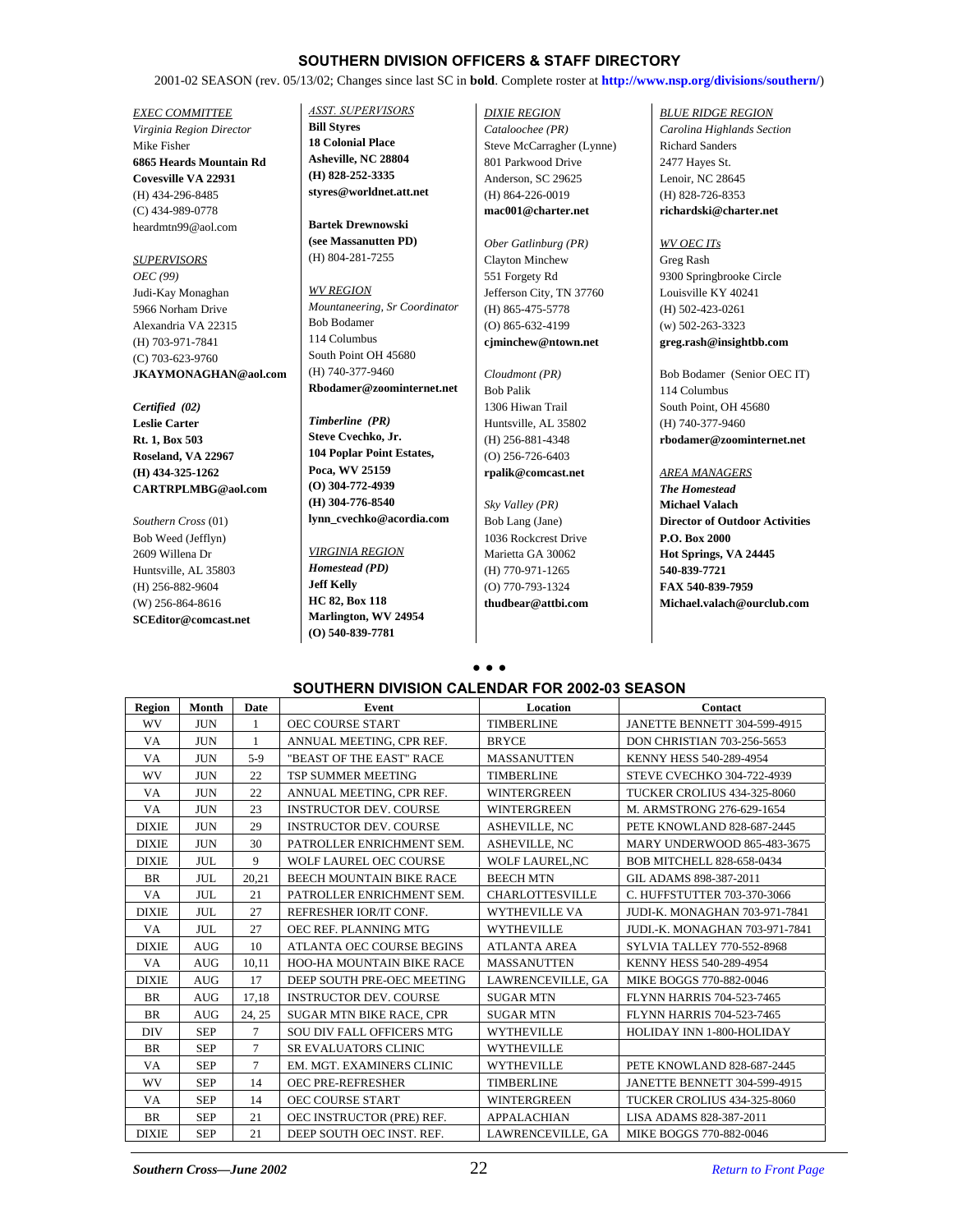| Region       | Month      | Date           | Event                           | Location               | Contact                           |
|--------------|------------|----------------|---------------------------------|------------------------|-----------------------------------|
| VA           | <b>SEP</b> | 28             | <b>OEC PRE-REFRESHER</b>        | <b>WINTERGREEN</b>     | TUCKER CROLIUS 434-325-8060       |
| WV           | <b>SEP</b> | 28             | <b>OEC PRE-REFRESHER</b>        | <b>SNOWSHOE</b>        | JASON HALL 304-572-5493           |
| VA           | <b>SEP</b> | 29             | ON THE HILL PRE-REFRESHER       | <b>WINTERGREEN</b>     | TUCKER CROLIUS 434-325-8060       |
| <b>DIXIE</b> | <b>SEP</b> | TBD            | <b>GATLINBURG OEC COURSE</b>    | <b>GATLINBURG AREA</b> | CLAYTON MINCHEW 865-632-4199      |
| VA           | OCT        | 4              | OEC PRE-REFRESHER               | <b>HOMESTEAD</b>       | BILL SMITH 757-851-1581           |
| BR           | OCT        | 5              | OEC REF., GRANDFATHER SECT.     | TBA                    | LISA ADAMS 828-387-2011           |
| VA           | OCT        | 5              | PRE-REFRESHER                   | <b>MASSANUTTEN</b>     | W. DRURY / J. HUFFSTUTTER         |
| VA           | OCT        | 5              | OEC, ON THE HILL REFRESHER      | <b>HOMESTEAD</b>       | BILL SMITH 757-851-1581           |
| WV           | <b>OCT</b> | 5              | <b>OEC REFRESHER</b>            | TIMBERLINE             | JANETTE BENNETT 304-599-4915      |
| WV           | OCT        | 6              | ON THE HILL REFRESHER           | TIMBERLINE             | STEVE CVECHKO 304-776-8540        |
| BR           | OCT        | 12             | <b>OCTOBERFEST</b>              | <b>SUGAR MTN</b>       | FLYNN HARRIS 704-523-7465         |
| <b>DIXIE</b> | OCT        | 12             | CATALOOCHEE OEC INST. REF.      | CATALOOCHEE, NC        | TOM RAUDORF 865-483-5818          |
| WV           | OCT        | 12             | TIMBERLINE SKI SWAP             | <b>TYSONS CORNER</b>   | STEVE CVECHKO 304-776-8540        |
| WV           | OCT        | 16             | OEC PRE-REFRESHER               | WINTERPLACE            | WALT WATSON 304-253-6963          |
| <b>DIXIE</b> | OCT        | 19             | GATLINBURG OEC INST. REF.       | KNOXVILLE, TN          | BOB WEED 256-882-9604             |
| VA           | OCT        | 19             | ON THE HILL REFRESHER           | WINTERGREEN            | TUCKER CROLIUS 434-325-8060       |
| VA           | OCT        | 19             | ON THE HILL REFRESHER           | <b>BRYCE</b>           | <b>DON CHRISTIAN 703-256-5653</b> |
| VA           | OCT        | 20             | <b>OEC REFRESHER</b>            | WINTERGREEN            | TUCKER CROLIUS 434-325-8060       |
| BR           | OCT        | 26, 27         | OEC CHALLENGE CLINIC/EVAL       | <b>SUGAR MTN</b>       | LARRY FLEMING 828-437-8448        |
| <b>DIXIE</b> | OCT        | 26             | WOLF LAUREL OEC INST. REF.      | ASHEVILLE, NC          | BEN RAY 828-675-0896              |
| VA           | OCT        | 26             | <b>OEC REFRESHER</b>            | MASSANUTTEN            | W. DRURY / J. HUFFSTUTTER         |
| WV           | OCT        | 26             |                                 | <b>SNOWSHOE</b>        |                                   |
|              |            |                | <b>OEC REFRESHER</b>            |                        | JASON HALL 304-572-5493           |
| VA           | OCT        | 27             | ON THE HILL REFRESHER           | MASSANUTTEN            | B. DREWNOWSKI 540-289-4954        |
| <b>DIXIE</b> | OCT        | TBD            | ATLANTA CPR REFRESHER           | ATLANTA, GA            | MELANIE WOLFORD 770-426-4182      |
| <b>DIXIE</b> | <b>NOV</b> | 1              | <b>CATALOOCHEE CPR</b>          | <b>ASHEVILLE ARC</b>   | PETE KNOWLAND 828-687-2445        |
| BR           | <b>NOV</b> | 2              | CAR. HIGHLANDS OEC REF.         | <b>BANNER ELK, NC</b>  | LISA ADAMS 828-387-2011           |
| <b>DIXIE</b> | <b>NOV</b> | $\overline{c}$ | CATALOOCHEE OEC REF.            | CATALOOCHEE, NC        | TOM RAUDORF 865-483-5818          |
| DIXIE        | <b>NOV</b> | 2              | <b>GATLINBURG OEC REFRESHER</b> | GATLINBURG, TN         | BOB WEED 256-882-9604             |
| VA           | NOV        | 2              | OEC COURSE START                | <b>MASSANUTTEN</b>     | B. DREWNOWSKI 540-289-4954        |
| <b>WV</b>    | NOV        | $\overline{c}$ | <b>OEC REFRESHER</b>            | <b>WINTERPLACE</b>     | WALT WATSON 304-253-6963          |
| <b>DIXIE</b> | <b>NOV</b> | 3              | CATALOOCHEE ON THE HILL         | CATALOOCHEE, NC        | DAN GREENE 770-6406396            |
| <b>DIXIE</b> | <b>NOV</b> | 3              | <b>GATLINBURG ON THE HILL</b>   | GATLINBURG, TN         | CLAYTON MINCHEW 865-632-4199      |
| <b>DIXIE</b> | <b>NOV</b> | 9              | ATLANTA OEC REFRESHER           | ATLANTA, GA            | MIKE BOGGS 770-882-0046           |
| <b>DIXIE</b> | <b>NOV</b> | 10             | SKY VALLEY ON THE HILL          | SKY VALLEY, GA         | KEN COLLINS 770-719-0781          |
| VA           | NOV        | 16             | <b>SKI SWAP</b>                 | <b>MASSANUTTEN</b>     | PAT RILEY 804-741-7810            |
| DIXIE        | <b>NOV</b> | 23             | WOLF LAUREL OEC REFRESHER       | ASHEVILLE, NC          | BEN RAY 828-675-0896              |
| <b>WV</b>    | <b>NOV</b> | 23             | <b>OEC COURSE START</b>         | <b>SNOWSHOE</b>        | BECKY SHARP 304-572-5695          |
| <b>DIXIE</b> | <b>NOV</b> | 24             | WOLF LAUREL ON THE HILL         | WOLF LAUREL, NC        | RICK WOODLEE 828-693-1554         |
| VA           | <b>NOV</b> | 29             | <b>SKI SWAP</b>                 | <b>WINTERGREEN</b>     | TUCKER CROLIUS 434-325-8060       |
| <b>DIXIE</b> | DEC        | $5 - 8$        | ATLANTA SKI SWAP SALE           | ATLANTA, GA            | BILL DUNAWAY 770-427-3914         |
| VA           | DEC        | 7              | TRANSFER ORIENTATION            | <b>MASSANUTTEN</b>     | JOHN HUFFSTUTTER 703-370-3066     |
| WV           | DEC        | 7              | <b>AVALANCHE AWARENESS</b>      | <b>SNOWSHOE</b>        | BILL KOST 703-671-5678            |
| WV           | DEC        | 7              | MOUNTAIN TRAVEL & RESCUE I      | <b>SNOWSHOE</b>        | BOB BODAMER 740-377-9460          |
| <b>BR</b>    | DEC        | 8              | REGION S&T EXAMINERS CLIN.      | APPALACHIAN            | RICK LAWS 704-396-7792            |
| VA           | DEC        | 8              | SENIOR ORIENTATION              | <b>MASSANUTTEN</b>     | C. HUFFSTUTTER 703-370-3066       |
| WV           | DEC        | 14             | <b>INSTRUCTOR DEV. COURSE</b>   | WINTERPLACE            | GREG RASH 502-263-3323            |
| WV           | DEC        | 15             | PATROLLERS ENRICH. SEM.         | WINTERPLACE            | C. HUFFSTUTTER 703-370-3066       |
| <b>WV</b>    | DEC        | 21             | TOBOGGAN INST. TRAINING         | <b>SNOWSHOE</b>        | BECKY SHARP 304-572-5695          |
| <b>DIXIE</b> | JAN        | 4              | EXAMINER PROFICIENCY CLIN.      | WOLF LAUREL, NC        | PHIL CRITCHER 828-684-8721        |
| <b>DIXIE</b> | JAN        | 4              | SMOKY MTN NORDIC OTH            | SMOKY MT NATL PK       | ANDY MEACHAN 865-494-8838         |
| BR           | JAN        | 5              | SENIOR S&T CLINIC               | <b>BEECH MTN</b>       | RICK LAWS 704-396-7792            |
| <b>DIXIE</b> | JAN        | 5              | <b>SENIOR S&amp;T CLINIC</b>    | GATLINBURG, TN         | WAYNE MORGAN 828-625-9494         |
| VA           | JAN        | 5              | <b>SENIOR PRE-CLINIC</b>        | <b>MASSANUTTEN</b>     | C. HUFFSTUTTER 703-370-3066       |
| WV           | JAN        | 5              | <b>BASIC S&amp;T CLINIC</b>     | <b>SNOWSHOE</b>        | BECKY SHARP 304-572-5695          |
| WV           | JAN        | 11             | SKIER ENHANCEMENT SEMINAR       | <b>SNOWSHOE</b>        | MARK POORE 304-572-5695           |
| VA           | JAN        | 11,12          | WOMENS S&T CLINIC               | MASSANUTTEN            | C. HUFFSTUTTER 703-370-3066       |
| BR           | JAN        | 12             | <b>BASIC S&amp;T EVALUATION</b> | <b>SUGAR MTN</b>       | FLYNN HARRIS 704-523-7465         |
| WV           | JAN        | 12             | TOBOGGAN ENHANCEMENT            | <b>SNOWSHOE</b>        | DAVE CLINE 304-748-0336           |
| DIV          | JAN        | 25             | CERTIFIED CLINIC - S&T          | <b>SNOWSHOE</b>        | BECKY SHARP 304-572-5695          |
| VA           | JAN        | 25             | SENIOR OEC CLINIC               | <b>MASSANUTTEN</b>     | MARY GRAHAM 919-510-0850          |
| WV           | JAN        | 25             | <b>BASIC OEC EVALUATION</b>     | <b>SNOWSHOE</b>        | BECKY SHARP 304-572-5695          |
| WV           | JAN        | 25             | <b>BASIC OEC EVALUATION</b>     | TIMBERLINE             | STEVE CVECHKO 304-776-8540        |
| BR           | JAN        | 26             | <b>BASIC S&amp;T EVALUATION</b> | <b>BEECH MTN</b>       | RICK LAWS 704-396-7792            |